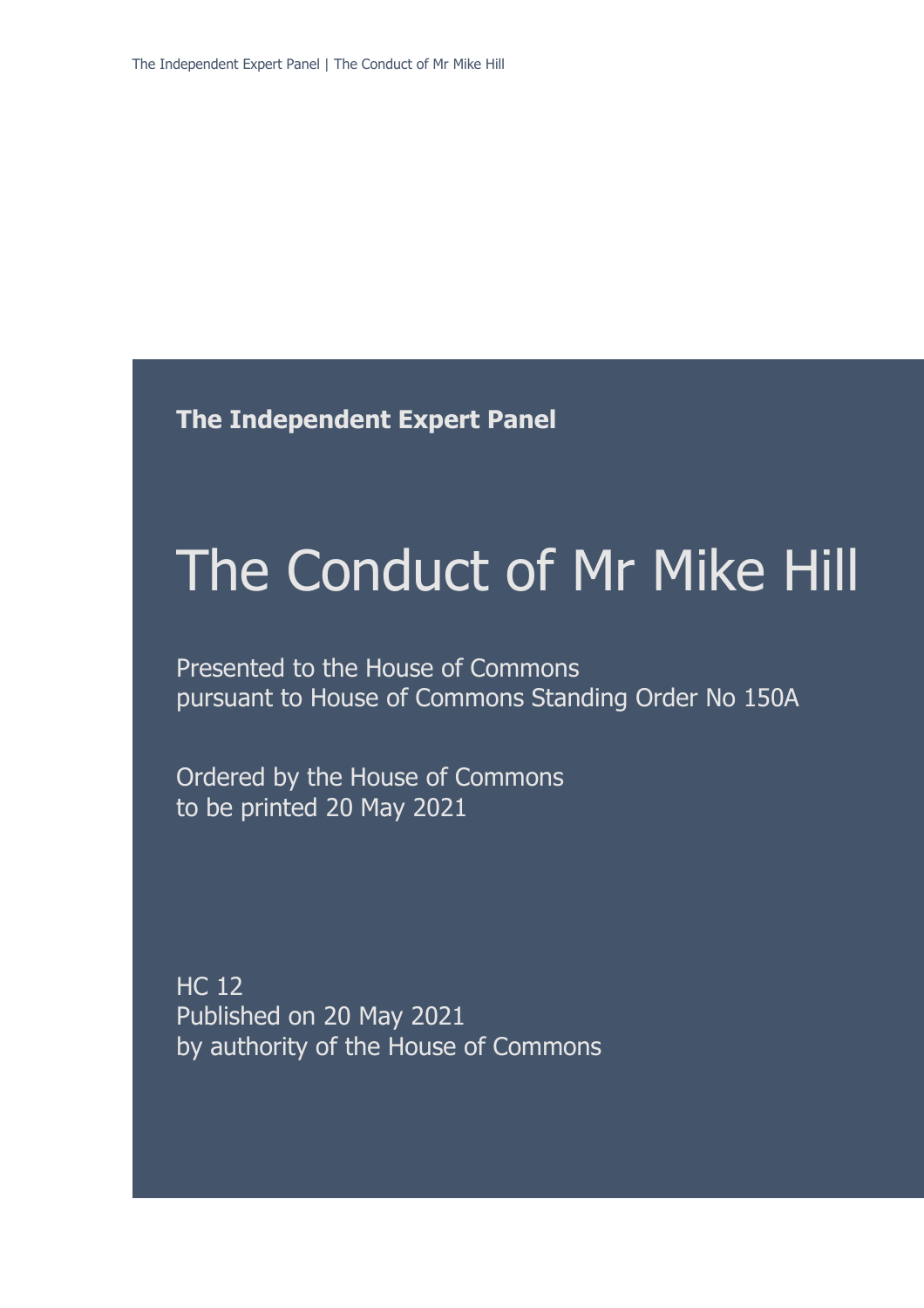# **The Independent Expert Panel**

The Independent Expert Panel was established by the House of Commons on 23 June 2020; its members were appointed on 25 November. The Panel hears appeals against decisions made by the Parliamentary Commissioner for Standards (the Commissioner), considers referrals from the Commissioner and determines sanctions in cases involving an allegation against an MP of a breach of Parliament's Sexual Misconduct Policy or the Bullying and Harassment Policy, under the Independent Complaints and Grievance Scheme.

# **Current membership**

Mrs Lisa Ball Monica Daley Mrs Johanna Higgins Sir Stephen Irwin (Chair) Professor Clare McGlynn Miss Dale Simon Sir Peter Thornton Dr Matthew Vickers

# **Powers**

The Panel's powers are set out in House of Commons Standing Orders Nos 150A to 150D. These are available on the internet via [www.parliament.uk.](http://www.parliament.uk/)

# **Publication**

© Parliamentary Copyright House of Commons 2021. This publication may be reproduced under the terms of the Open Parliament Licence, which is published at [www.parliament.uk/site-information/copyright-parliament/.](http://www.parliament.uk/site-information/copyright-parliament/) Independent Expert Panel reports are published on the Panel's website at [www.parliament.uk/mps-lords-and](http://www.parliament.uk/mps-lords-and-offices/standards-and-financial-interests/independent-expert-panel/)[offices/standards-and-financial-interests/independent-expert-panel/](http://www.parliament.uk/mps-lords-and-offices/standards-and-financial-interests/independent-expert-panel/) and in print by order of the House.

# **Panel staff**

The current Secretary to the Panel is Emily Baldock.

# **Contacts**

All correspondence should be addressed to the Secretary to the Panel. The Panel's email address is [independentexpertpanel@parliament.uk.](mailto:independentexpertpanel@parliament.uk)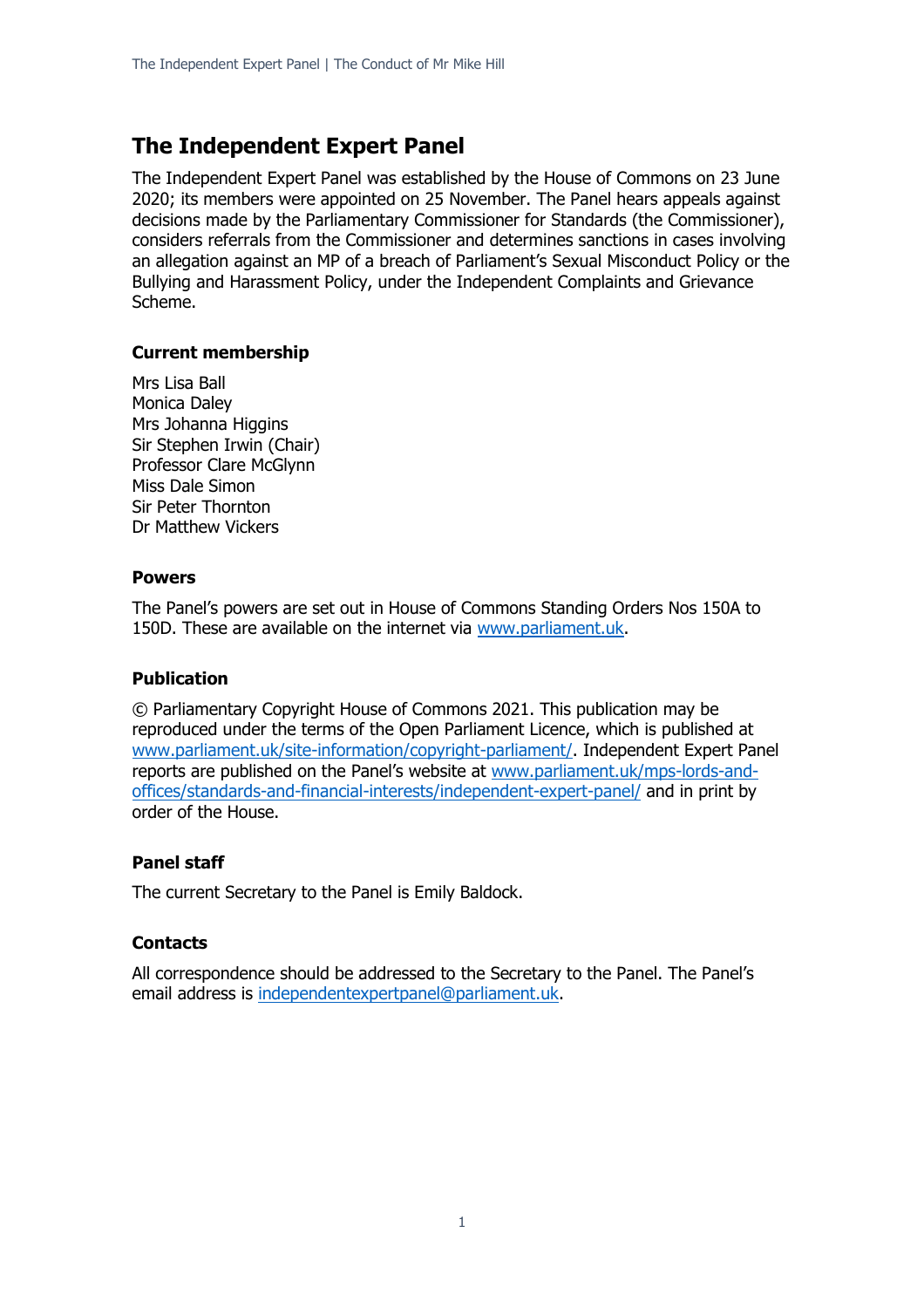# **Contents**

| Report by the Chair of the Panel                |    |
|-------------------------------------------------|----|
| Appeal against the decision of the Commissioner | 6. |
| Decision on sanction                            |    |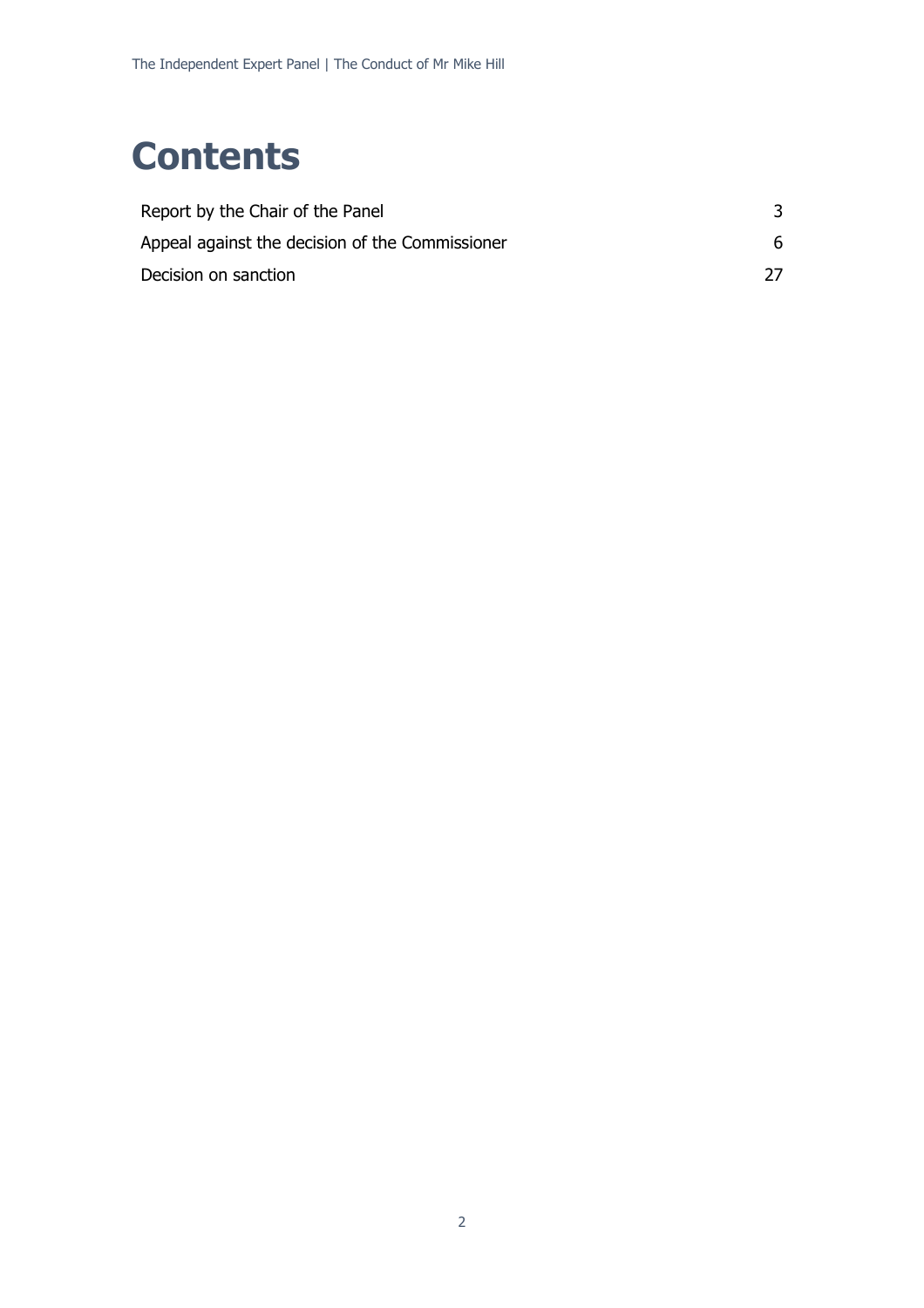# **Report by the Chair of the Panel**

- 1.1 The Independent Expert Panel was established by the House of Commons on 23 June 2020;<sup>1</sup> its members were appointed on 25 November.<sup>2</sup> The Panel hears appeals against decisions made by the Parliamentary Commissioner for Standards (the Commissioner), considers referrals from the Commissioner and determines sanctions in cases involving an allegation against an MP of a breach of Parliament's Sexual Misconduct Policy or the Bullying and Harassment Policy, under the Independent Complaints and Grievance Scheme.<sup>3</sup>
- 1.2 The Panel is guided by the principles of natural justice, fairness for all parties, transparency and proportionality. We understand the seriousness of, and the harm caused by, bullying, harassment and sexual misconduct. We are rigorously independent, impartial and objective, acting without any political input or influence.
- 1.3 This is a report of decisions of the Panel on appeal and sanction made following a referral from the Parliamentary Commissioner for Standards. The Commissioner found that the Responder, Mr Mike Hill, formerly the Member for Hartlepool, had acted in breach of Parliament's Sexual Misconduct Policy in respect of one of the Reporter's three allegations. Both the Responder and the Reporter appealed this decision.
- 1.4 On 19 January 2021 I appointed a sub-panel of three members to determine the appeals. The members of the sub-panel were:
	- Mrs Lisa Ball
	- Professor Clare McGlynn QC (Hons)
	- Sir Peter Thornton (chair)

 $1$  HC Deb, 23 June 2020, [col 1244](https://hansard.parliament.uk/commons/2020-06-23/debates/9646C6AF-0D3A-424B-8949-E809F658DB4C/IndependentComplaintsAndGrievanceScheme) [Commons Chamber]

<sup>&</sup>lt;sup>2</sup> HC Deb, 25 November 2020, col [887](https://hansard.parliament.uk/commons/2020-11-25/debates/68BE444A-B6D4-42FC-BA02-8658937A0A1A/IndependentExpertPanel) [Commons Chamber]

<sup>&</sup>lt;sup>3</sup> Independent Complaints and Grievance Scheme: [https://www.parliament.uk/mps-lords-and](https://www.parliament.uk/mps-lords-and-offices/standards-and-financial-interests/parliaments-behaviour-code/)[offices/standards-and-financial-interests/parliaments-behaviour-code/](https://www.parliament.uk/mps-lords-and-offices/standards-and-financial-interests/parliaments-behaviour-code/)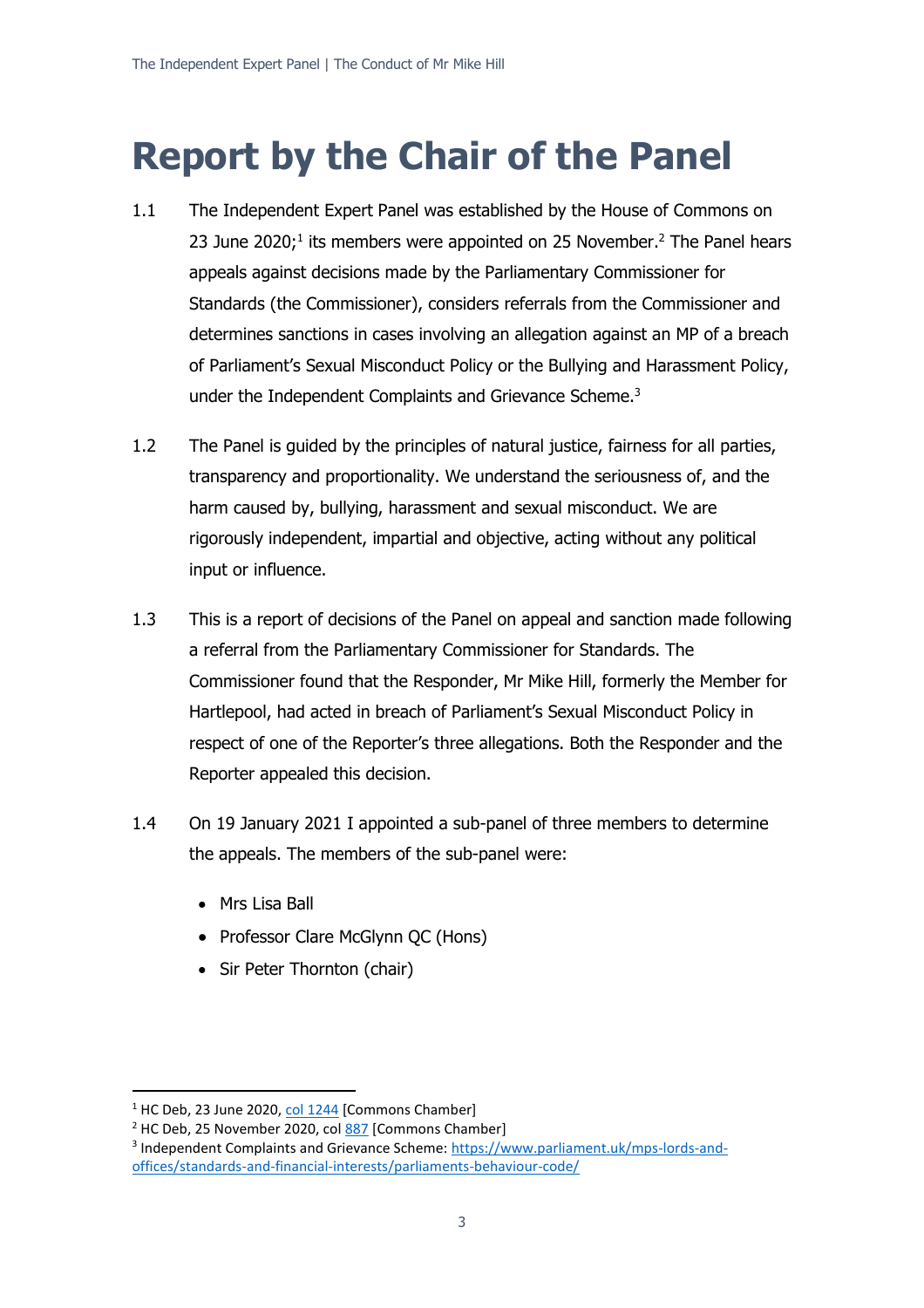- 1.5 The appeals were made prior to appointment of the members of the Panel on 25 November 2020. The appeal was therefore managed in accordance with the framework established by the House of Commons Committee on Standards in its 2019 report, *The Committee's role in ICGS appeals*.<sup>4</sup>
- 1.6 On 5 March 2021 the sub-panel notified the parties of their decision to allow part of the Reporter's appeal and to reject the Responder's appeal. They went on to consider the sanction to be imposed.
- 1.7 On 16 March Mr Hill resigned from the House.<sup>5</sup> The sub-panel took a very serious view of his conduct, and had he remained a Member of Parliament, a significant sanction would have been under consideration. In the light of his resignation however, the sub-panel concluded that no available sanction met the facts of this case and the specific circumstances of the Responder. They therefore did not impose or recommend a sanction.
- 1.8 The decisions of the sub-panel set out the background to the case, the process followed and the reasons for their decisions.
- 1.9 The names and identifying details of the Reporter and any witnesses referred to have been redacted. In addition, some details of the case set out in the full decision of the sub-panel on appeal have been summarised. All other material in the case, including the investigator's report and the Commissioner's decision and memorandum except as referred to in the decision, remains confidential.
- 1.10 Despite the requirements of confidentiality placed on both the Reporter and the Responder during the ICGS process, allegations of sexual harassment and victimisation have previously been made public through the press and social media channels. I consider that it is correct to publish this decision given both the serious nature of Mr Hill's breach of the Sexual Misconduct Policy and the degree of publicity that has already taken place.

<sup>4</sup> Committee on Standards, Sixth Report of Session 2017–19, *[The Committee's role in ICGS appeals](https://publications.parliament.uk/pa/cm201719/cmselect/cmstandards/1976/1976.pdf)*, HC 1976, para 13

<sup>5</sup> Votes and Proceedings, [16 March 2021](https://commonsbusiness.parliament.uk/document/46225/html#anchor-12)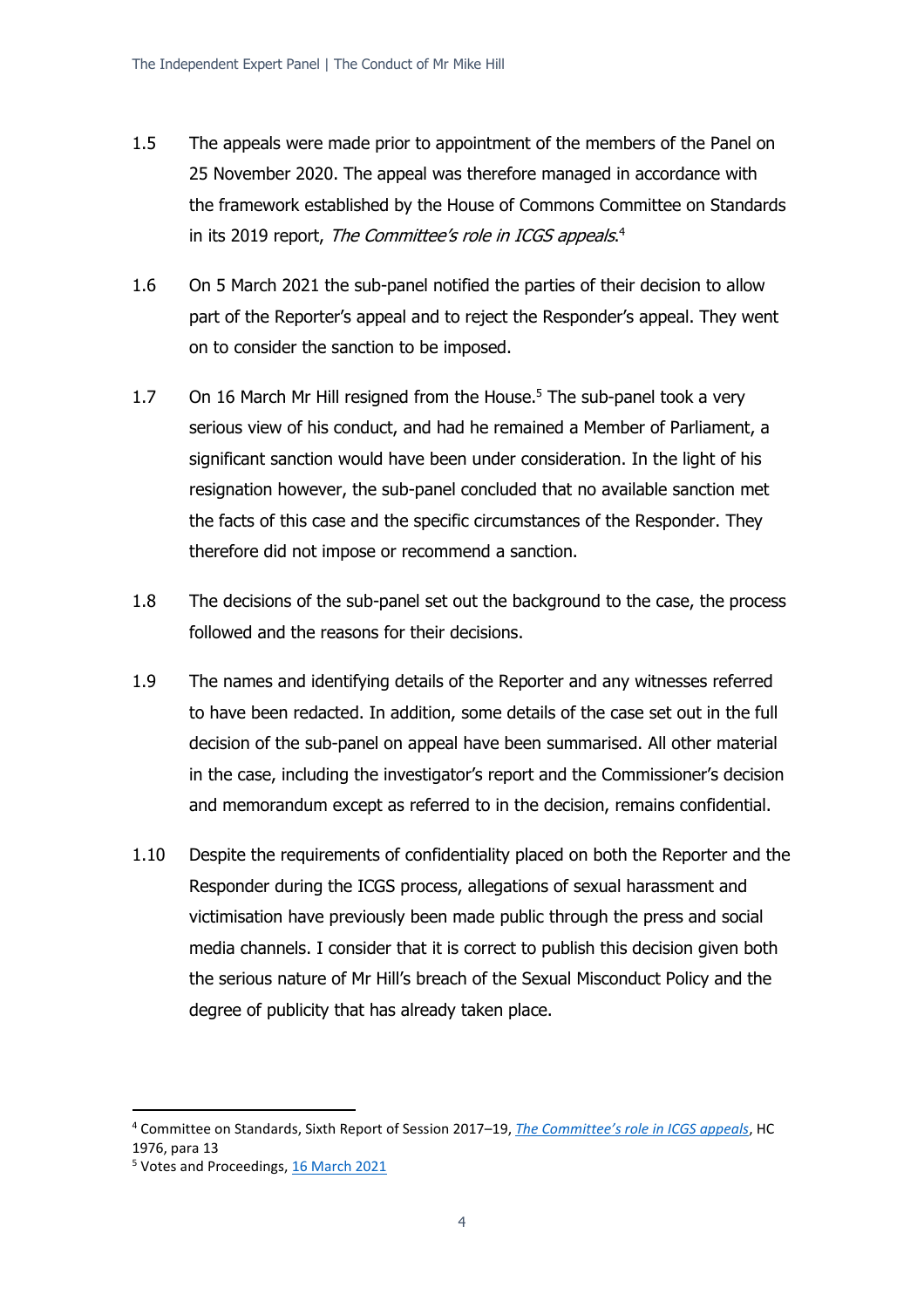1.11 Publication of this report was deferred due to ongoing Employment Tribunal proceedings.

**Sir Stephen Irwin 20 May 2021**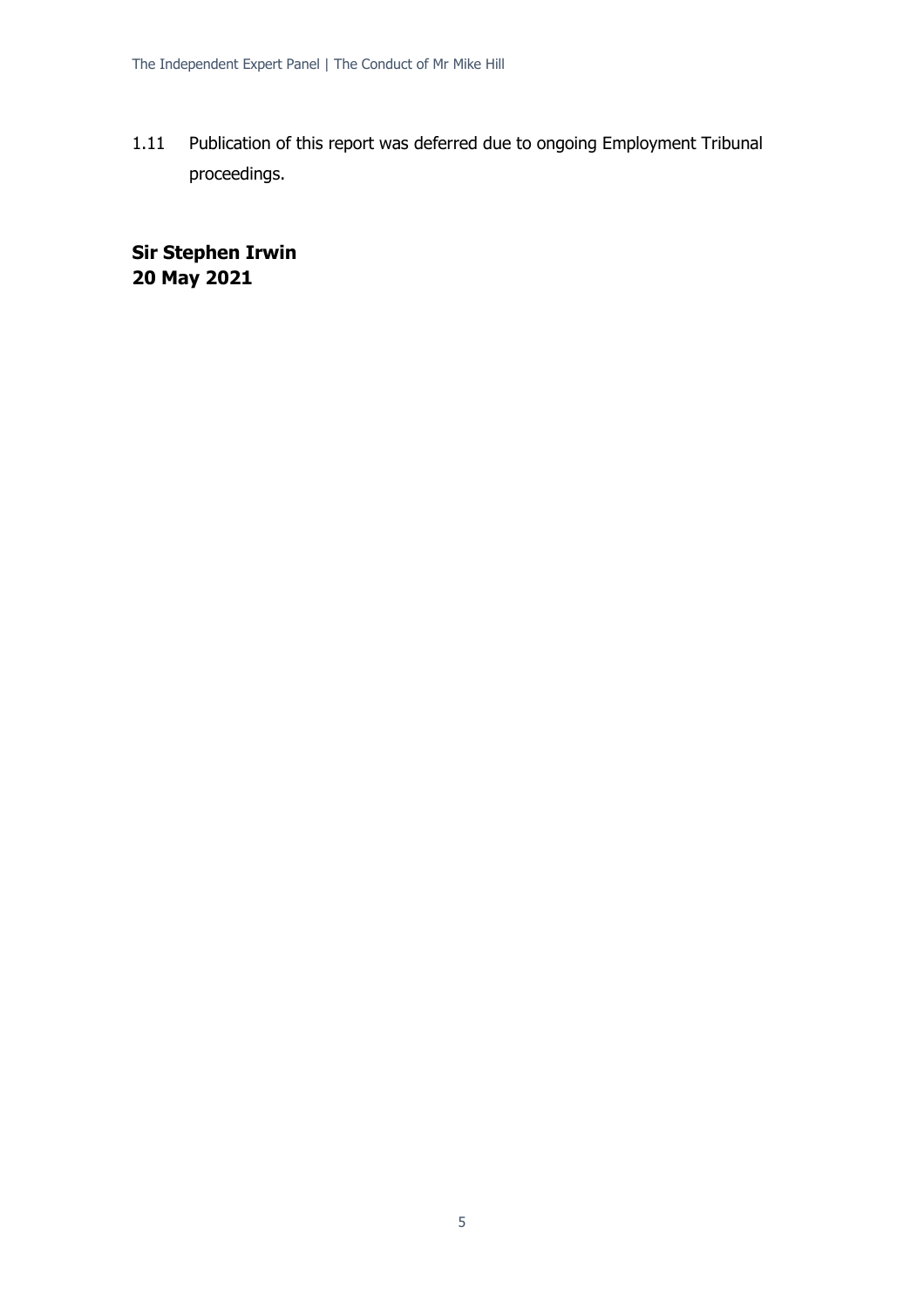# **Appeal against the decision of the Commissioner**

**Appeals by the Reporter and the Responder against the decision of the Parliamentary Commissioner for Standards dated 21 October 2020**

**Summary of the decision of the sub-panel dated 4 March 2021**

# **Sub-panel members: Mrs Lisa Ball, Professor Clare McGlynn QC (Hons), Sir Peter Thornton QC (chair)**

2.1 This is a summary of the decision of the sub-panel on appeal from the Commissioner. The full decision has been sent to the parties. It remains confidential. The full decision contains considerable detail, including verbatim evidence which underpinned the findings of the sub-panel. In this report some of the detail is summarised or introduced by reference, in part to protect the anonymity of the Reporter and of witnesses.

# **The complaint**

- 2.2 The Reporter made a complaint under the Independent Complaints and Grievance Scheme of the House of Commons. The Reporter alleged breaches of Parliament's Sexual Misconduct Policy, namely –
	- (1) the Responder had subjected her to behaviour amounting to sexual misconduct in shared private accommodation,
	- (2) the Responder had subjected her to behaviour amounting to sexual misconduct in his parliamentary office, and
	- (3) the Responder had victimised and discriminated against her in the workplace because she had made the above allegations.
- 2.3 The Responder denied all the allegations.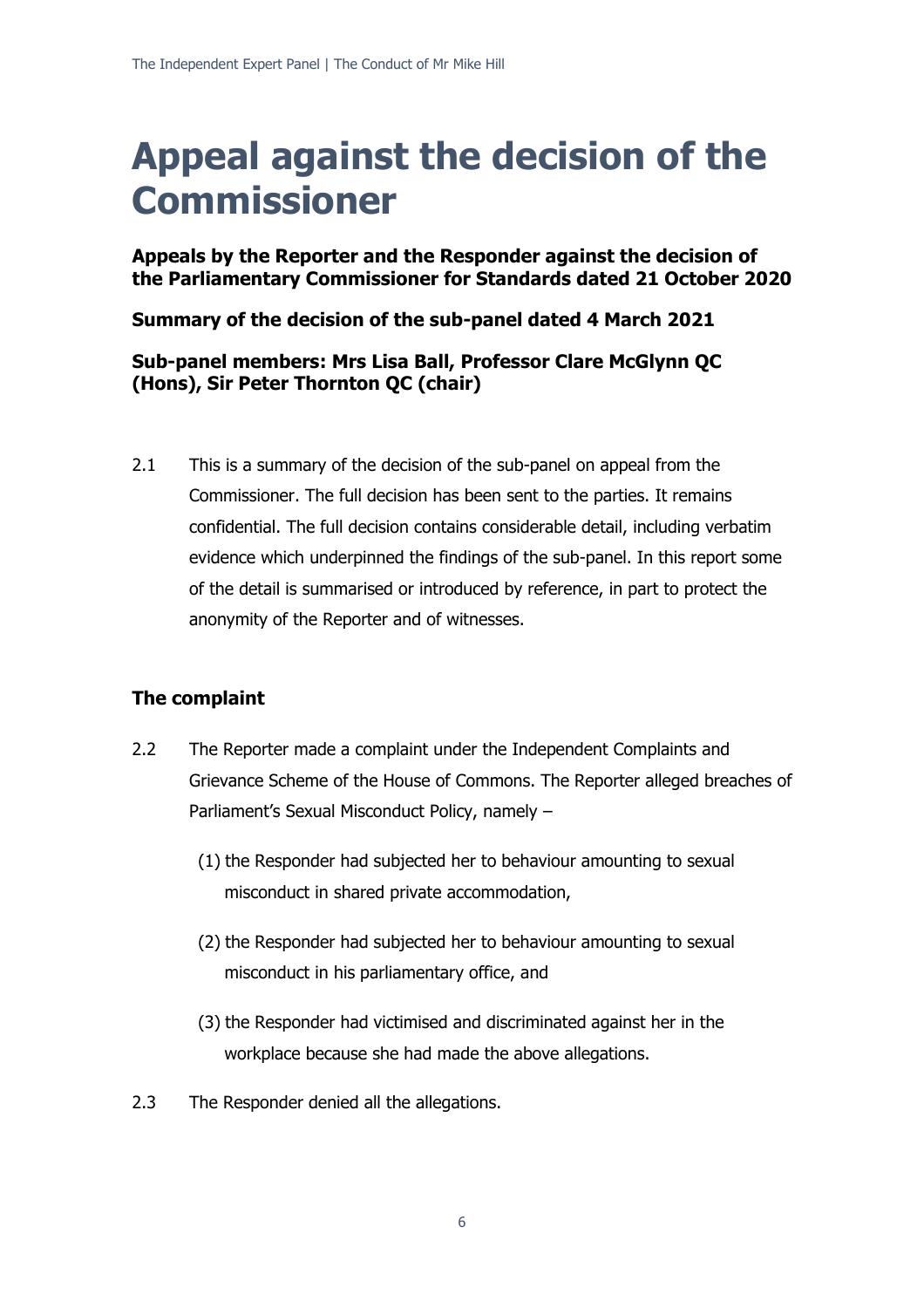# **The findings of the investigator and the Commissioner**

- 2.4 On 30 July 2020 the independent investigator recommended in a Formal Assessment Report that the allegation at (1) above should be upheld, but those at (2) and (3) should not be upheld.
- 2.5 On 21 October 2020 the Parliamentary Commissioner for Standards (the Commissioner) accepted the three recommendations of the investigator concluding that there had been a breach by the Responder of the Sexual Misconduct Policy in respect of Allegation (1), but not in respect of Allegations (2) and (3).

# **The appeals**

- 2.6 The Responder appealed to the Panel against the Commissioner's decision on Allegation (1).
- 2.7 The Reporter appealed to the Panel against the Commissioner's decision on Allegations (2) and (3).
- 2.8 The Panel does not re-investigate the allegations during an appeal, nor does it take fresh decisions on the basis of the investigation. The role of the Panel in an appeal is to review the decisions taken by the Commissioner.
- 2.9 Appeals to the Panel are a two-stage process:

(1) acceptance that there are grounds for appeal, and

- (2) where there are such grounds, the appeal itself.
- 2.10 On 25 January 2021 we accepted that there were grounds of appeal to consider and on 8 February 2021 also accepted that we would consider two new sources of evidence. These were (i) the transcripts of ten conversations covertly recorded by the Reporter; and (ii) the further statement of witness AB. Both parties had the opportunity to comment on these documents.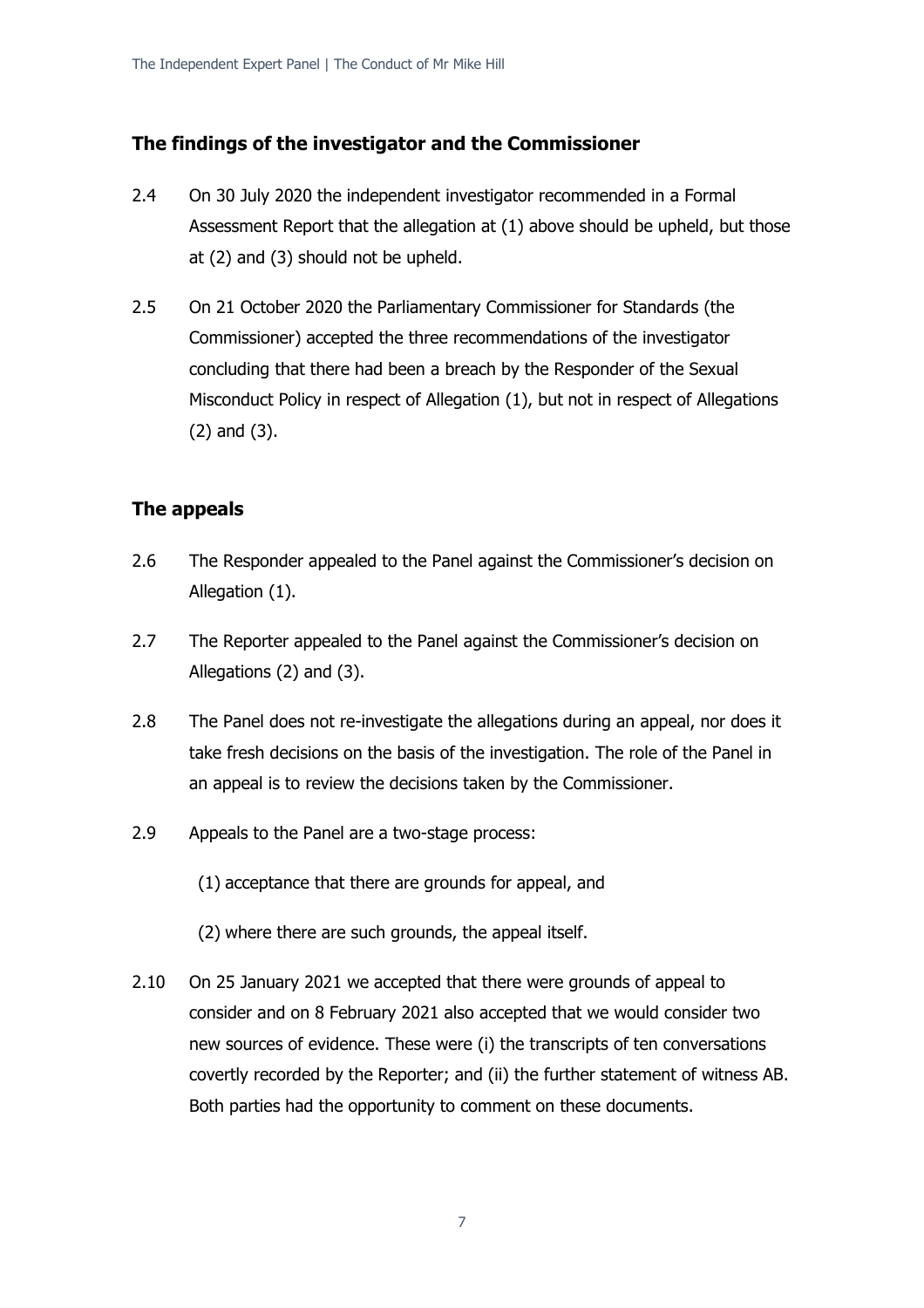# **Allegation (1)**

#### **The nature of the allegation**

- 2.11 The Reporter alleged sexual misconduct by the Responder on two occasions. At the time the Reporter was employed by the Responder in his parliamentary office. The Responder was also her *de facto* landlord. They were sharing temporary accommodation in London. She alleged that he got into her bed late at night when she was asleep, made physical contact with her and attempted to touch her in a sexual way without her consent.
- 2.12 The investigator found this conduct proved. He concluded that the Responder was in breach of the Sexual Misconduct Policy because on these two occasions he had made 'uncalled-for and unwelcome physical contact with the Reporter and that he initiated a sexual act without consent'.

### **The context of the allegation**

- 2.13 It is necessary to put Allegation (1) into context. The relationship between the Responder and the Reporter was unusual and complex. It had started before the Responder was first elected to the House of Commons in June 2017. After his election he offered her well-paid employment in his parliamentary office without any recruitment process or competition. She considered him to be a trusted friend.
- 2.14 This offer of a job was coupled with the offer of subsidised accommodation (contrary to IPSA rules) in a flat in London. The Responder had moved into this flat after his election. They later came to share it. Before her arrival in London, the Responder sent her texts claiming that he wanted to have a permanent relationship with her. He was sexually attracted to her (one text stated, 'I also crave your body') and hoped they would marry. He was a married man with a family in his constituency.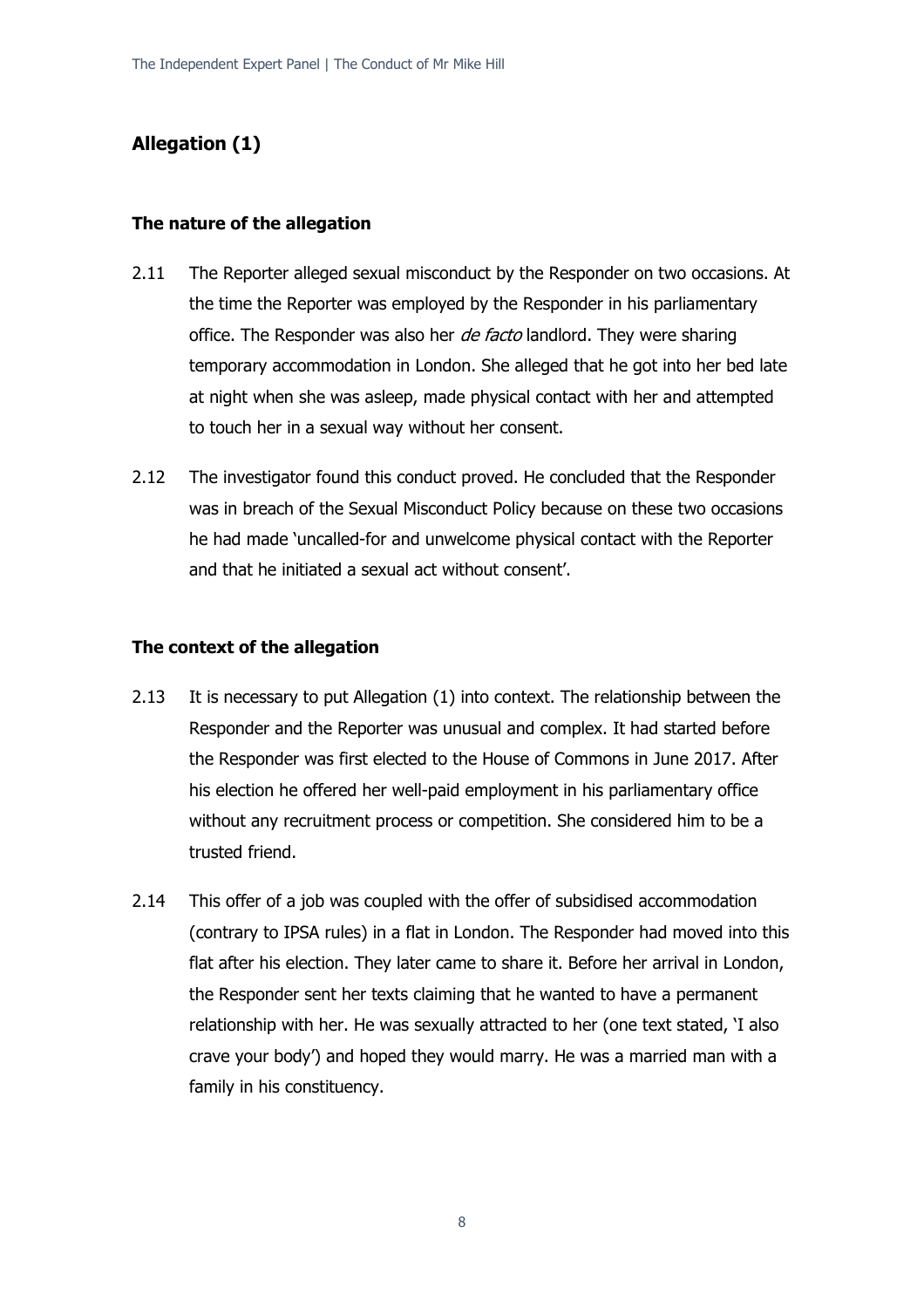- 2.15 The Reporter wanted no sexual relationship, just friendship. She made that clear to him. But he persuaded her to come to London anyway. She was keen to take up employment with the Responder. She moved into the Responder's one-bedroom flat with an agreement that she should sleep in the bed and he on the couch. It was unsuitable accommodation in a number of respects. The opportunity for the Responder to try and fulfil his wishes for a more intimate relationship was obvious. The Reporter understood this to be a temporary arrangement.
- 2.16 It is in the context of this relationship that the misconduct in Allegation (1) in the flat and the misconduct in Allegation (2) in the parliamentary office is said to have occurred. The Reporter was at all material times employed by the Responder.

#### **The Responder's grounds of appeal**

2.17 **Ground 1.** – The investigation was procedurally flawed because the Reporter 'controlled the narrative'. In particular, the Reporter decided which texts to disclose to the investigator and which conversations to record covertly. She was always in control and not vulnerable.

#### **Texts**

2.18 The texts which the Reporter disclosed to the investigator were undoubtedly selective. But that was inevitable. A complete set of texts over a long period of time would have been unmanageable as evidence and would have served no particular purpose. We have read the texts carefully and are not persuaded that they are a manipulated selection, likely to create a false picture. Besides, the Responder admits that he sent them; he was embarrassed, he said, by their content. In his grounds of appeal he asserts that the texts are taken out of context, but he did not challenge their accuracy or suggest that key texts had been left out.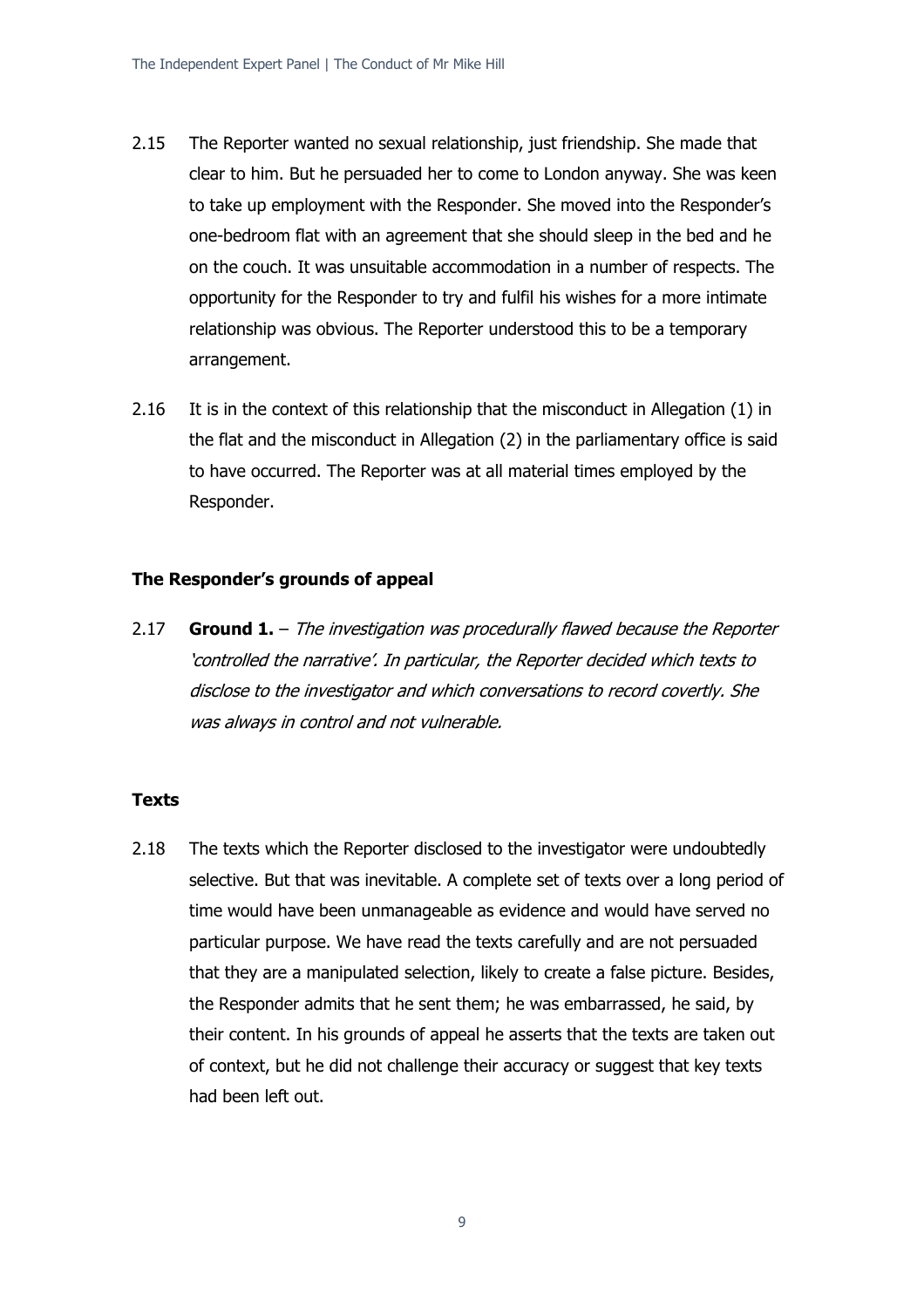2.19 The texts are certainly revealing, and not in the Responder's favour. They demonstrate the strengths of his hopes and wishes for a sexual relationship with the Reporter in the one-bedroom flat in London. In our view, the texts are an important part of the evidence. Their disclosure has not flawed the investigatory process. On the contrary, the texts have helped it.

#### **Covert recordings**

- 2.20 There came a time when the Reporter started recording conversations between the Reporter and the Responder, occasionally with others present. The Responder did not know that he was being recorded (nor did the others).
- 2.21 Both the Reporter and the Responder invited us to look at the transcripts of the recordings. Both rely upon them. The Responder asserts that they show that the Reporter is 'dictating the narrative of dialogue with the Responder throughout'; she is not a vulnerable woman; and there is an absence of complaints about the sexual conduct alleged. The Reporter asserts that the recordings are 'strong evidence' that she was 'sexually harassed and sexually assaulted'.
- 2.22 Any covert recording of a trusted friend (or former trusted friend) should be approached with special caution. It is a deliberate deceit. It may well have been designed to ensnare the Responder. We have therefore scrutinised the covert recordings in detail, in context and while reminding ourselves that the Responder was unaware that he was being recorded. There are 10 transcripts, some around 100 pages long. Our conclusion is that read as a whole and in the working context they are reasonably informative. In our view they do not read like deliberate entrapment. At no time does it appear that the Reporter has set up a question or series of questions in order to catch the Responder out. Indeed, as we have stated, he relies on the transcripts as much as she does.
- 2.23 By the time of the recordings, the relationship between the Responder and the Reporter had moved on. The working relationship was not going well. The transcripts reveal many disputes between the Reporter and the Responder about employment issues, although it should be noted that there is, despite

10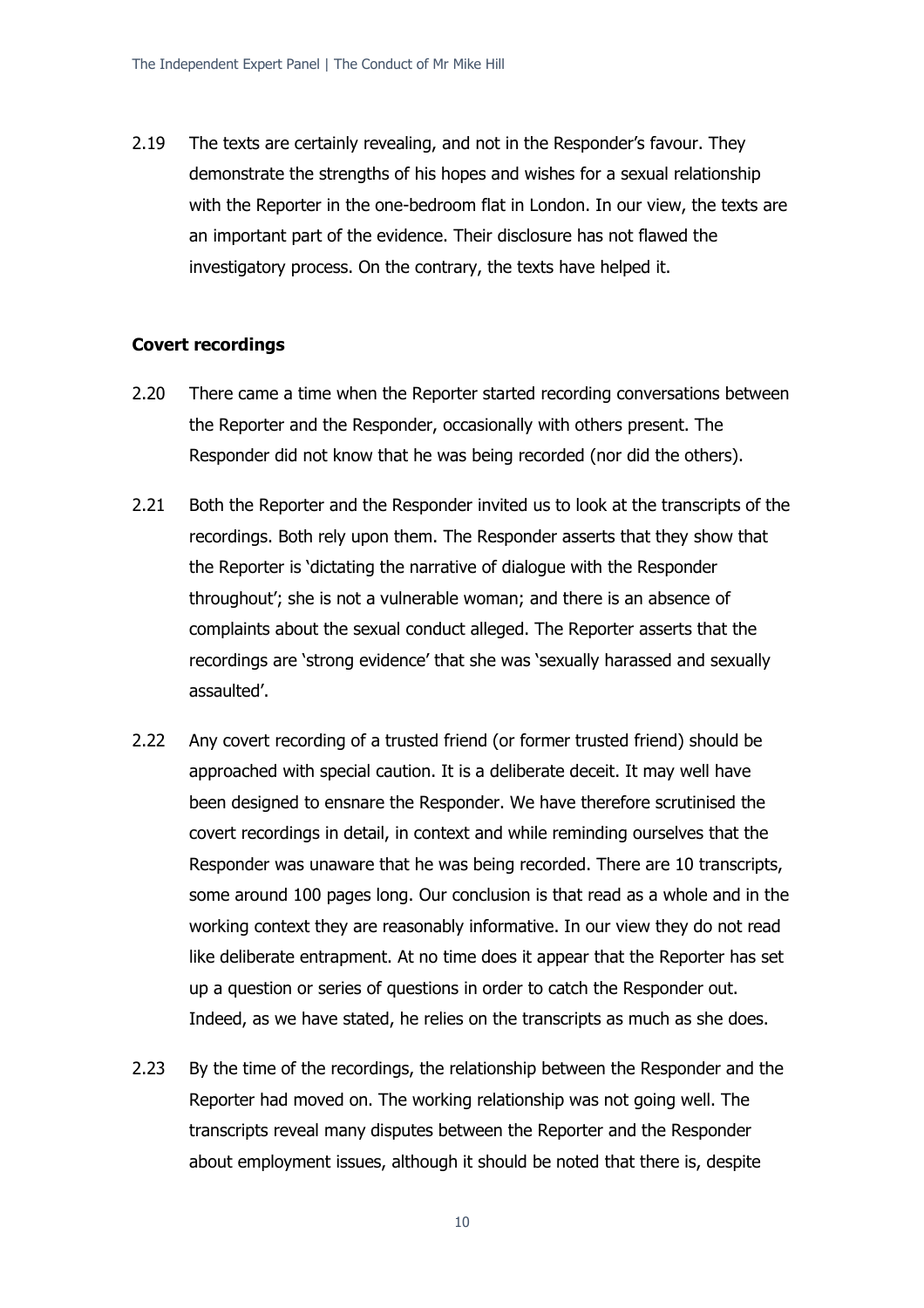this, a continuing apparent closeness in the personal relationship, even where there are rows.

- 2.24 We are not persuaded that the Reporter is 'dictating the narrative', in the sense of falsely controlling or manipulating any aspect of the investigation. Nor do the transcripts show that she is not 'vulnerable'. The Reporter was from an early stage in their relationship very much dependent upon the Responder. He had brought her to London, for employment and subsidised accommodation. He was her employer and a trusted friend. He knew she was dependent on him.
- 2.25 The Responder has claimed in his grounds of appeal that there is an absence of complaints in the recordings about the sexual conduct alleged. On the contrary, we find that there is certainly some relevant evidence about both Allegation (1) and Allegation (2). The Reporter contrasted the Responder's behaviour with previous employment, where she was not subjected to this kind of attention and behaviour. She emphasised her vulnerability, and made it clear that the Responder took advantage of that and of her reliance on him. The Responder apologised, although asserting that he had not pressed her after her rejection of that kind of attention. He asked for her forgiveness.
- 2.26 We are for these reasons not persuaded that Ground (1) is made out.
- 2.27 **Ground 2.** The Reporter made no contemporary complaint and failed to confront the Responder with the allegation. There was no 'contemporaneous corroborative evidence'. Her complaint was much later and was timed to coincide with the difficulties she was facing at work. Her behaviour at work and at home was atypical of a victim of sexual misconduct. For these reasons her credibility is undermined.
- 2.28 It is true that the Reporter's complaint to the Independent Complaints and Grievance Scheme was not made until many months had passed since the alleged sexual misconduct. Nor is there any independent evidence that she confronted the Responder with this allegation until the covertly recorded conversation at a later date.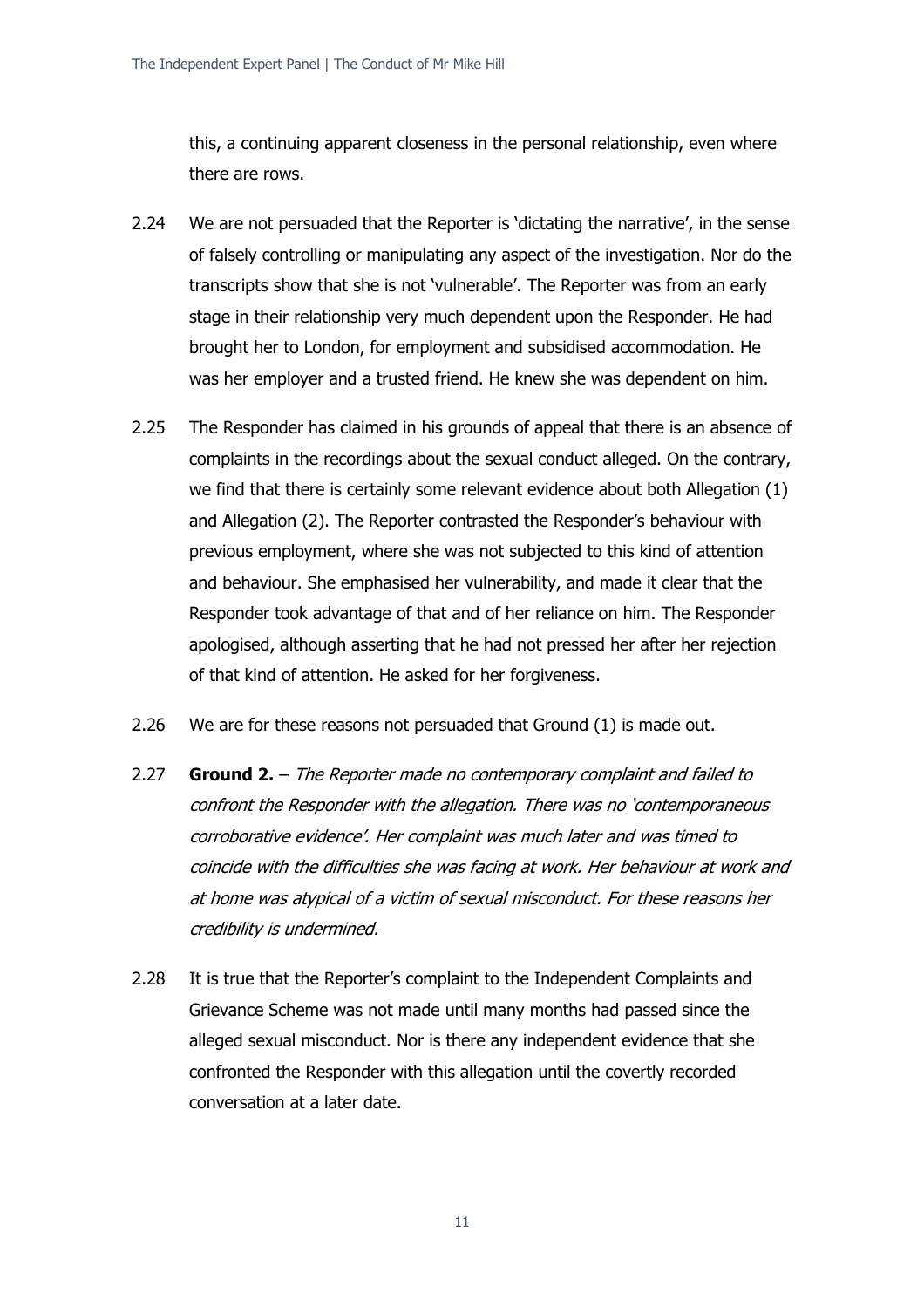- 2.29 These are certainly relevant factors which need to be considered, but with caution. It is now well understood that there is no such thing as 'typical' or 'normal' behaviour in response to sexual misconduct. Behaviour by reporters of sexual harassment or misconduct will vary. There may, for example, be a delay in the report. There may not be. Delayed reporting may be a factor which should be considered in the totality of the evidence, but no assumption should be made about it. 'Delay' does not necessarily mean that the report is untrue or that the reporter's credibility is undermined as a result. Reporters react in different ways. There is no typical response. It is therefore common for there to be delays, even long delays (sometimes years), in reporting misconduct.
- 2.30 It is also now known that there may commonly be other responses. There may be continuation of apparently normal behaviour in relationships and daily work. There may be continuing contact by a reporter who is in some kind of a relationship with the responder, whether sexual or not, whether an employer/employee relationship or one involving trust or not.
- 2.31 To some observers this may seem surprising, but it is known that survival strategies of victims vary. Where the relationship is long-standing, responding by confrontation or early reporting is less likely; non-assertive responses are common. Any assumption that a reporter will, if the complaint is true, cease contact with the responder, even friendly contact, is false.
- 2.32 The Responder in his grounds of appeal has asserted that the Reporter's credibility was undermined because there was no contemporaneous complaint of wrongdoing. Delayed reporting may be a factor which should be considered in the totality of the evidence, but it would be wrong to make any assumption about it.
- 2.33 We accept that the timing of the Reporter's original complaint coincided broadly with difficulties she was facing at work. That could mean that the complaint was false and she made it out of revenge. Or it could mean the opposite: the complaint was true and she made it because she was concerned about her position at work and her accommodation. It may also be that it was only by this time that she felt able to raise the matter formally, having previously taken

12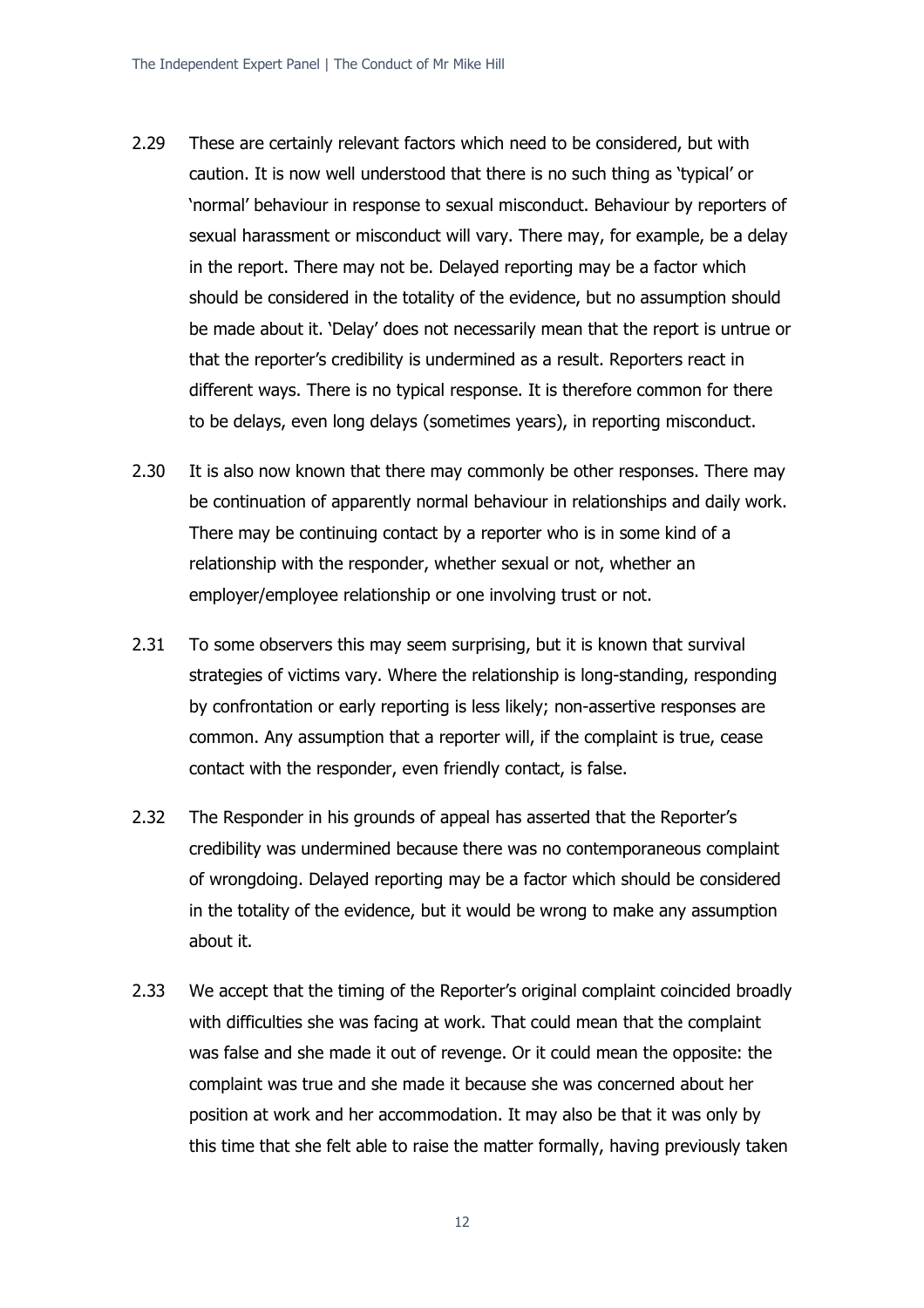the commonly held view that to report such conduct might be 'career ending'. Further, Parliament's Independent Complaints and Grievance Scheme was only introduced in July 2018 and so there was no contemporaneous mechanism for reporting sexual misconduct. In themselves, any of these explanations may be possible. But we do not accept the Responder's assertion that because her complaint was late and timed with difficulties at work, that it must be false.

2.34 The Responder also claims that the Reporter's behaviour was 'an atypical response'. He relies upon the investigator's report which states:

> "We also note that … the reporter was fighting to continue to live with the respondent ... and be managed by him; in our experience this is an atypical response to a perpetrator from a person who has been repeatedly sexually assaulted." [our emphasis added]

- 2.35 In our view the investigator was wrong to suggest that the Reporter's response was 'atypical'. Setting aside the use of the investigator's words 'fighting to continue', which are perhaps rather stronger than the totality of the evidence suggests, there is a serious flaw in the investigator's approach. As we have stated above, there is no such thing as 'typical' or 'normal' behaviour. The Responder is not therefore able to rely upon this passage. (We shall return to the investigator's approach to this kind of evidence under Allegation (2).)
- 2.36 Finally under Ground 2, the Responder asserts that there was 'no contemporaneous corroborative evidence'. We do not agree. There is ample support for the Reporter's complaint of Allegation (1), both at the time and subsequently.
- 2.37 The context and opportunity for misconduct was of the Responder's own making. At a time when the Responder knew the Reporter was vulnerable and had become dependent upon him as a trusted friend, he brought her into an unacceptable arrangement in the one-bedroom flat.
- 2.38 Furthermore, in an early interview with the investigator he admitted that he did get into bed with her once and may have done so twice. Only later did he say that he remembered just the once and, later still, he 'strongly' denied that there was a second time. Witness CD reported that he told them that he had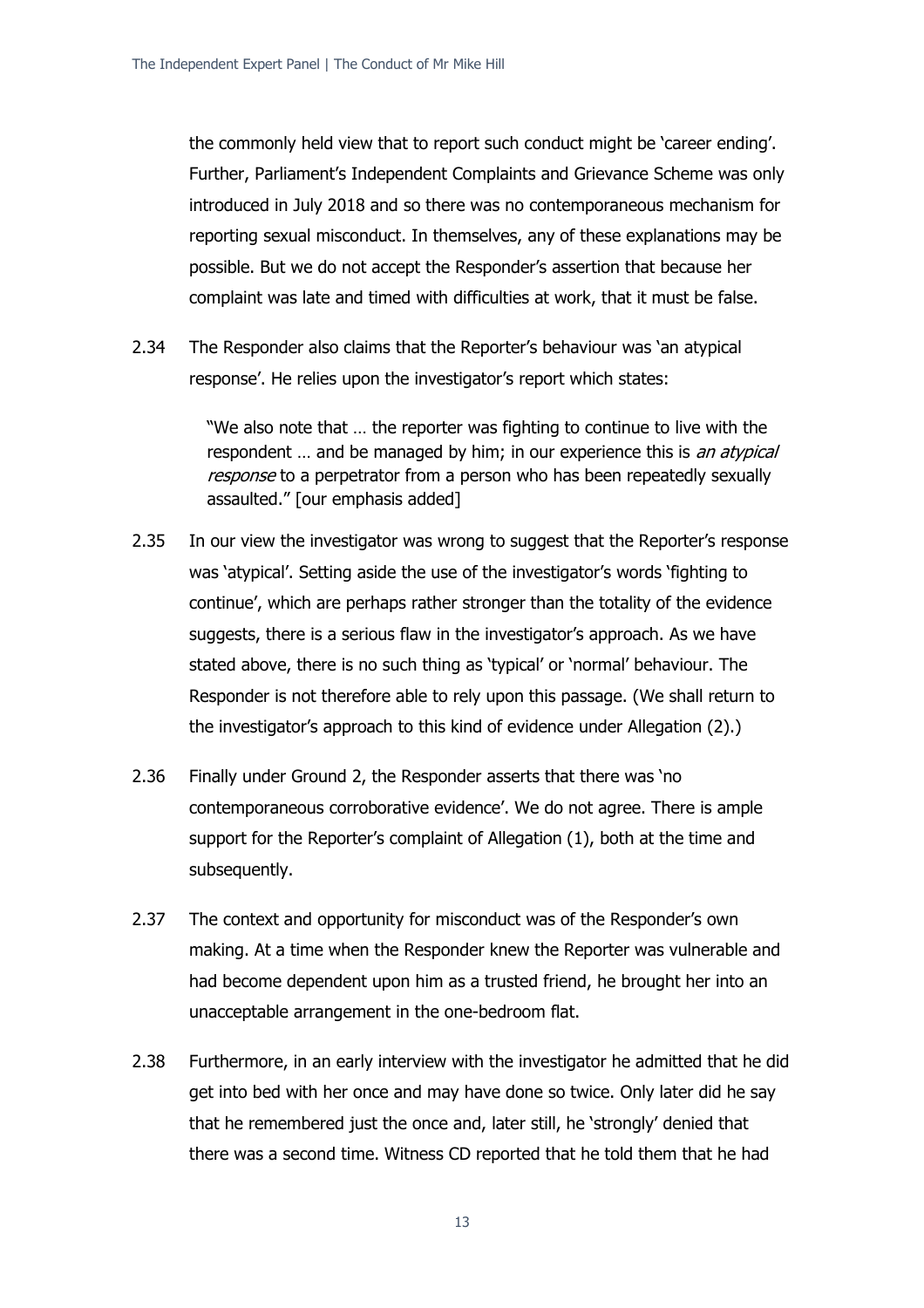done so twice. The Responder gave different reasons to explain his behaviour: he was cold or had a bad back. He did not mention either reason when challenged by the Reporter in the transcript. In other evidence, he claimed that he had the Reporter's consent to the behaviour, but did not recall what he had said or she had said. The investigator found him to be rather vague on consent and was not persuaded by his account.

- 2.39 At the very least the Responder showed a remarkable lack of judgment as an employer in his accommodation arrangements. More damningly, he concealed them from both his wife and his staff, only revealing them to the latter following a very lengthy period of concealment. The Reporter claims that on one train journey back to the constituency, the Responder asked her to walk on ahead when they got to the local station, so that his wife who was meeting him would not see her. She claims he later apologised for that.
- 2.40 All in all, there was a strong case against the Responder on Allegation (1). We see no merit in this ground of appeal. None of the Responder's assertions leads us to the conclusion that the Reporter's credibility was undermined. Far from it: it remained in good standing.
- 2.41 **Ground 3.** The findings of the investigator and Commissioner are inconsistent because they found for the Reporter on Allegation (1) and against the Reporter on Allegation (2).
- 2.42 In view of our conclusion on Allegation (2), see below, there is no inconsistency. In any event, the findings, as they then stood, indicated that there was more supporting evidence on Allegation (1) than on Allegation (2), which was correct.
- 2.43 **Ground 4.** By making this complaint, the Reporter was seeking to build a criminal case and an Employment Tribunal case against the Responder. She undermined her own credibility by placing matters in the public domain.
- 2.44 We find no merit in these points. The first is no more than speculative and therefore of no value. The second, if correct, has not undermined her credibility. It is true that there have been some unfortunate breaches of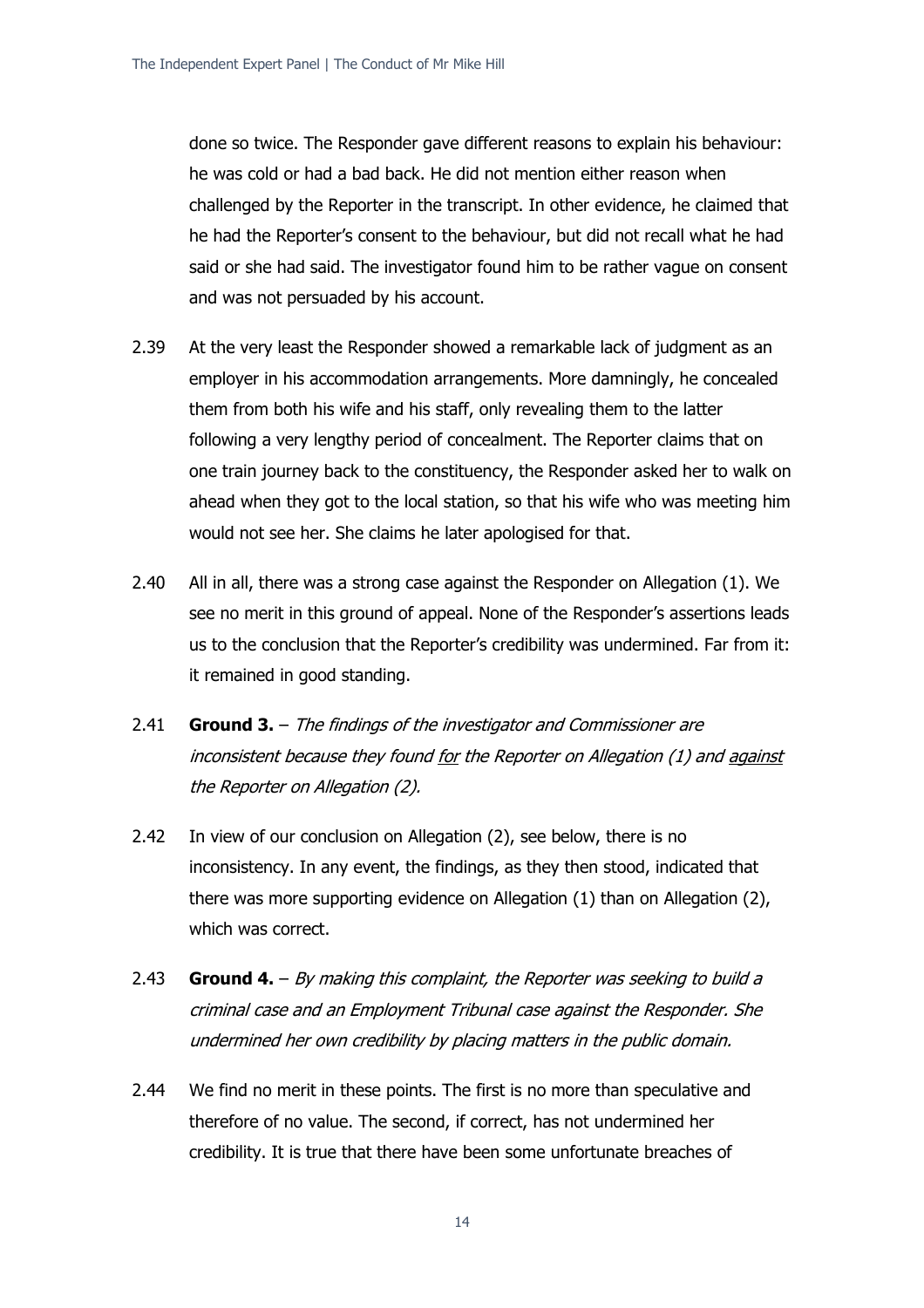confidentiality in this case through public comment, perhaps on both sides. But we do not find it necessary to make any finding or further comment about it.

- 2.45 **Ground 5.** The CV and experience of the investigator was not disclosed to the Responder. The investigator should have obtained psychiatric evidence about the Responder's reliability.
- 2.46 We find no merit in this ground. Neither point is relevant to our review of the Commissioner's findings.

#### **Conclusion**

2.47 We therefore find nothing in the Responder's grounds of appeal to overturn the investigator's recommendations or the Commissioner's decision on Allegation (1). They could have come to no other conclusion. We reject the Responder's appeal. The complaint on Allegation (1) is upheld.

# **Allegation (2)**

#### **The nature of the allegation**

- 2.48 The Reporter alleged that the Responder came up behind her on many occasions in his parliamentary office and touched her inappropriately.
- 2.49 The investigator found that the allegations were 'not substantiated sufficiently by the evidence'. The Commissioner, although considering that the investigator's recommendation was 'the most finely balanced of the investigator's recommendations', agreed. The complaint was therefore not upheld.

#### **The Reporter's grounds of appeal**

2.50 **Ground 1.** – There was a procedural flaw in respect of Allegation (2) in that the investigator applied the wrong standard of proof for sexual misconduct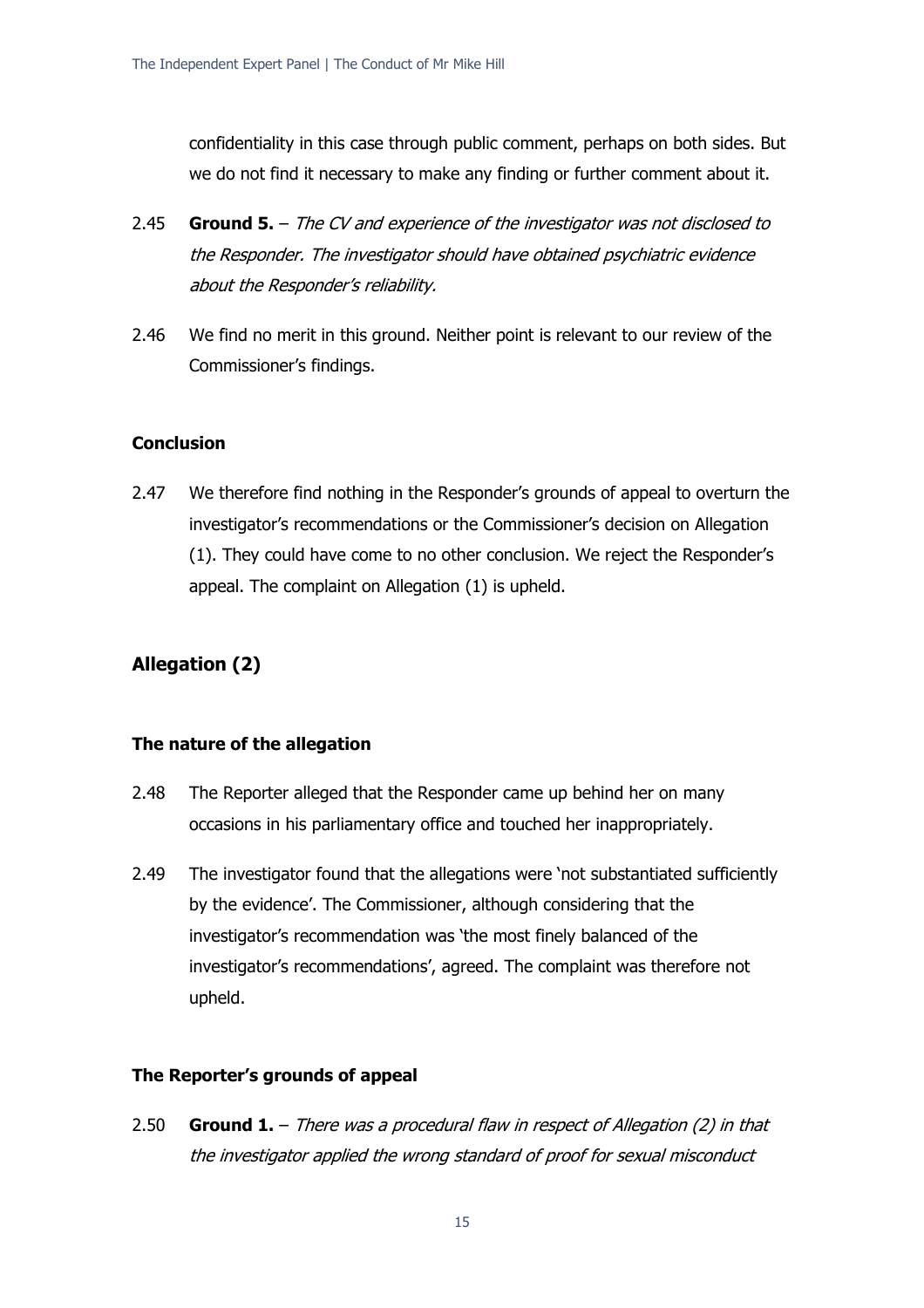under the Sexual Misconduct Policy, employing a higher standard of proof than on a balance of probabilities. The Commissioner failed to correct this error.

### **The standard of proof**

- 2.51 There is no doubt, in our view, that the investigator fell into error on the standard of proof when considering Allegation (2). (No such error occurred in the investigator's consideration of Allegation (1).) We are satisfied that the investigator wrongly concluded (in considering Allegation (2)) that a higher standard of proof than normal was required in this particular case.
- 2.52 The investigator began correctly by stating that the standard of proof in cases where sexual misconduct is alleged is proof on the balance of probabilities:

"The standard of proof to be applied in this formal assessment, however, is not whether the reporter's account at interview is the most believable but whether, on the balance of probabilities, the conduct is more likely to have happened or not."

That could have been better expressed, particularly the reference to the Reporter's account being 'the most believable', but overall it applies the correct test.

2.53 Nevertheless, the investigator deviated from the correct test in the passage that followed:

> "In making this assessment, we must bear in mind the seriousness of the allegations. We think that the allegations [Allegation (2)], if upheld, would amount to not only a serious breach of the Policy (that works to a civil probability test), but would likely be considered criminal sexual assault if proven in court (to the higher evidential standard). Even though our conclusions have no weight in legal proceedings, we are profoundly mindful of the consequences of our findings on both parties to this formal assessment. The evidence required for us to make a safe finding of fact needs to be very compelling."

2.54 It is our view that the investigator raised the standard of proof in this passage to a level which was higher than justified. He wrongly stated that the allegation needed to be proved with evidence which is 'very compelling'. 'Compelling' is a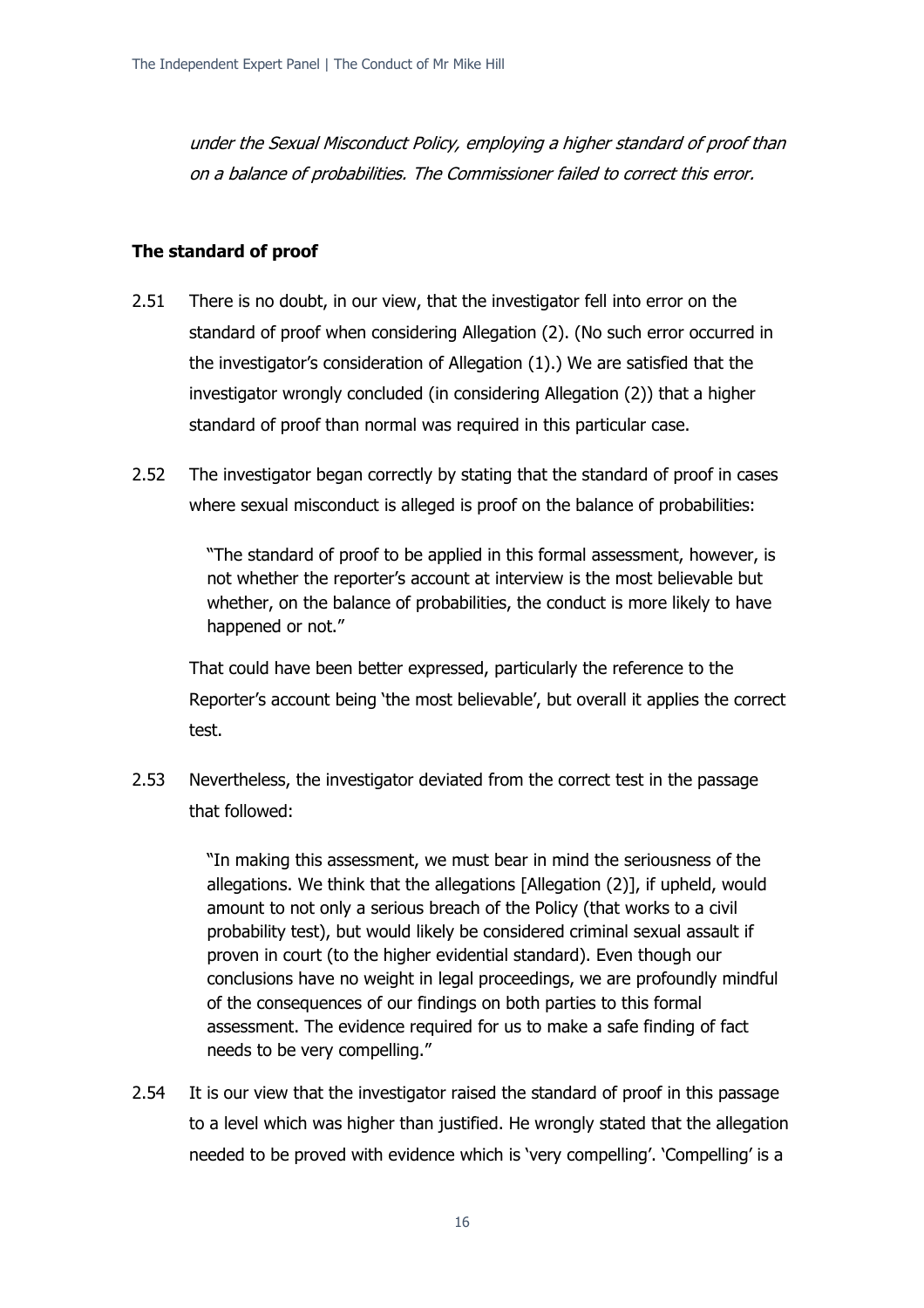strong word with connotations of proof which is conclusive, irrefutable or convincing. There is no such requirement in the balance of probabilities test. The investigator sought to explain in this passage that this 'very compelling' test had to be applied because of the 'seriousness of the allegations', which 'if upheld ... would likely be considered criminal sexual assault if proven in court'. This raised the standard of proof from the balance of probabilities to somewhere in the region of 'the higher evidential standard' of the criminal courts, namely being sure or beyond reasonable doubt.

- 2.55 This is an error for a number of reasons. First, it wrongly equated sexual misconduct under the Sexual Misconduct Policy with criminal offences. And this passage (at paragraph 2.53 above) is not the only passage in the investigator's report which did so. The investigator linked the sexual misconduct alleged with the definition by the Metropolitan Police of sexual assault, which is cited in full in the footnote. That is an error. Police definitions of sexual assault are not relevant in this disciplinary context.
- 2.56 The investigator's scrutiny should have been restricted to the scope of the Sexual Misconduct Policy and the definitions within it. The Policy makes it clear that the work of this disciplinary process is quite different from criminal proceedings (paragraph 3.3):

"However, using the language of sexual misconduct makes it clear that the Policy and Procedure for Parliament is separate from and additional to any court processes."

The Policy returns to this important distinction later (at paragraph 10.3):

"The nature and scope of the Policy and Procedure is fundamentally different from that of a criminal process. The Policy and Procedure is a disciplinary matter for the Parliamentary Community based upon an allegation that an individual has breached the Sexual Misconduct Policy and Procedure."

Any conflation of the disciplinary and the criminal processes, as by the investigator in this case, is, therefore, a serious error.

2.57 Second, and following on from the first reason, the investigator repeatedly uses the phrase 'sexual assault'. The phrase is used, for example, in the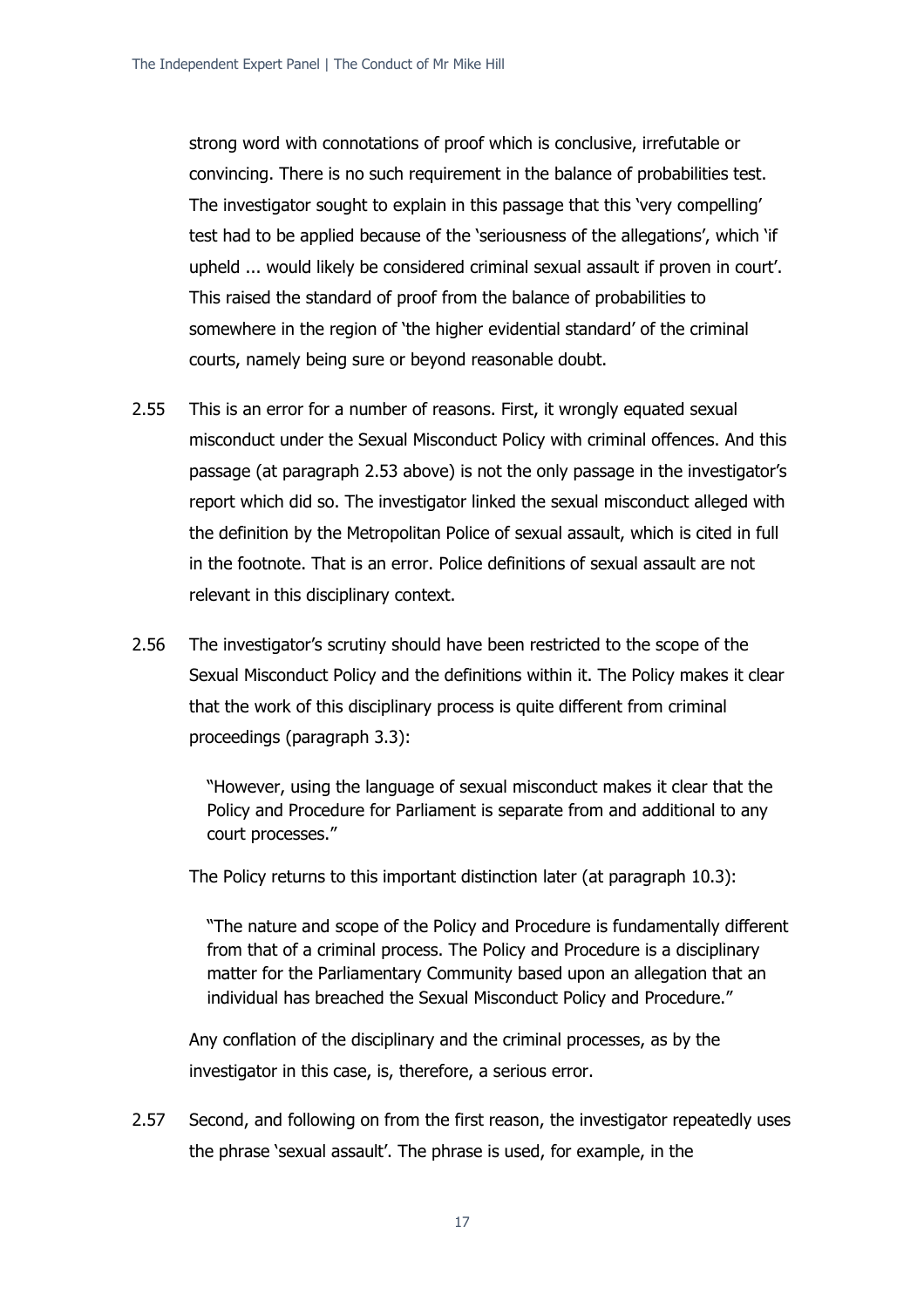investigator's final paragraph on Allegation (2), the 'outcome' paragraph. Admittedly, the Reporter had used 'sexual assault' in her complaint; it is ordinary language for what she was complaining of. Nevertheless, the phrase 'sexual assault' is more suited to the criminal process. The right phrase, under the Policy, is 'sexual misconduct' (see the Policy at paragraphs 2, 3.2, 3.3, 9.1).

- 2.58 Third, as we have already stated, the words 'very compelling' suggest a high, if not very high standard of proof, one which is higher than the balance of probabilities test.
- 2.59 Fourth, there is inconsistency between the standard of proof used for Allegation (1) (the correct balance of probabilities test), and the standard of proof used for Allegation (2) (the 'very compelling' evidence test). It is not entirely clear why the investigator has chosen to make this distinction and raise the threshold of proof for Allegation (2), particularly since Allegation (1) is arguably the more serious. Either way it produces a notable inconsistency.
- 2.60 The investigator would have been wiser to have applied the correct test with simple language, stating that Allegation (2) was not proved on the balance of probabilities: see Sexual Misconduct Procedure, paragraph 4.1.
- 2.61 This was an error on the part of the investigator, which was not corrected by the Commissioner. The Commissioner wrongly concluded in respect of Allegation (2):

"The investigators applied the correct standard of proof, differentiating between the questions of whether the reporter's account is credible and whether on the balance of probabilities the conduct was more likely to have happened than not."

2.62 We therefore conclude for the above reasons that there was a procedural flaw from this error.

#### **The consequences of the error**

2.63 What, then, are the consequences of this error on the standard of proof? What conclusion would the investigator have come to had the error been corrected?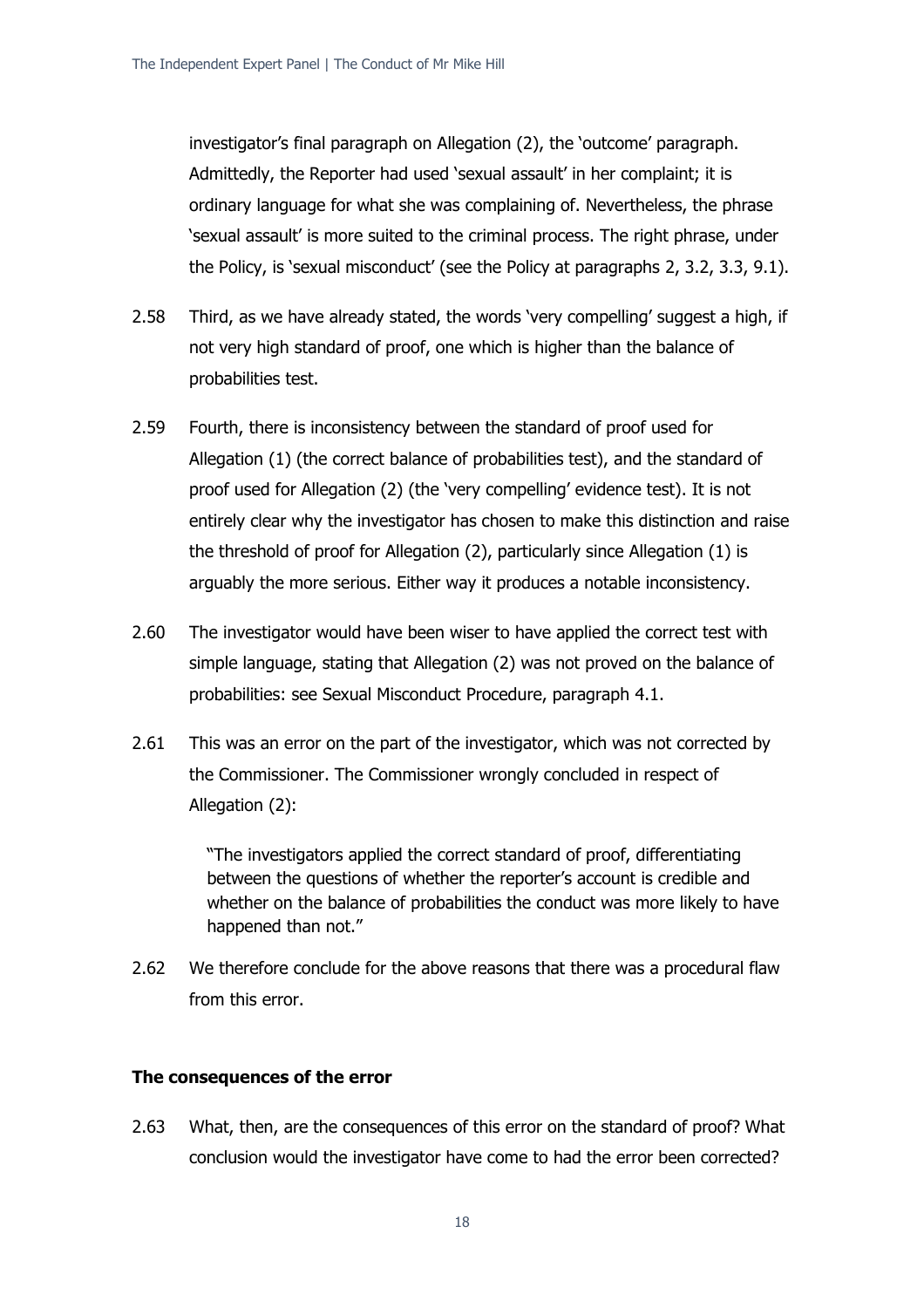The investigator concluded that Allegation (2) was 'not substantiated sufficiently by the evidence'. Would that conclusion have been different if the investigator had applied the correct standard of proof?

- 2.64 There are a number of factors which lead us to reconsider the investigator's conclusion.
- 2.65 First, the investigator came to a firm conclusion on the respective credibility of the parties. From extensive interviews, he assessed the credibility of the Reporter on this allegation as high and the credibility of the Responder as not high:

"We found the reporter's account of her experience of the respondent's behaviour and the impact on her both powerful and persuasive; indeed we found her oral account more convincing than that of the respondent who, we considered, was at times a vague and unreliable historian."

Further references to the Responder being 'very vague' and 'vague and at times obtuse' appear in his report.

- 2.66 This seemed to suggest, as a starting point at the very least, that on a balance of probabilities the Reporter was credible and her account accurate. In the right case, depending on all the circumstances, good credibility may alone be sufficient support for a Reporter's complaint, even where it is the Reporter's word against the Responder's. An investigator will always look for support for an allegation, but sometimes this may be difficult. Misconduct behind closed doors may sometimes take place without revealing clear independent evidence.
- 2.67 In this case, the investigator looked for support for the Reporter's evidence but concluded that there was a lack of independent witnesses or material evidence to support it. He therefore decided that 'witness credibility and indirect evidence' became more important. We do not disagree with this approach. It placed witness credibility in its proper place and outlined a sensible search for any 'indirect evidence'. We do, however, disagree (below) with the weight placed by the investigator upon some of the 'indirect evidence' which he considered. In our view, the investigator's search led him in the wrong direction. As a result, he was influenced by a number of factors which he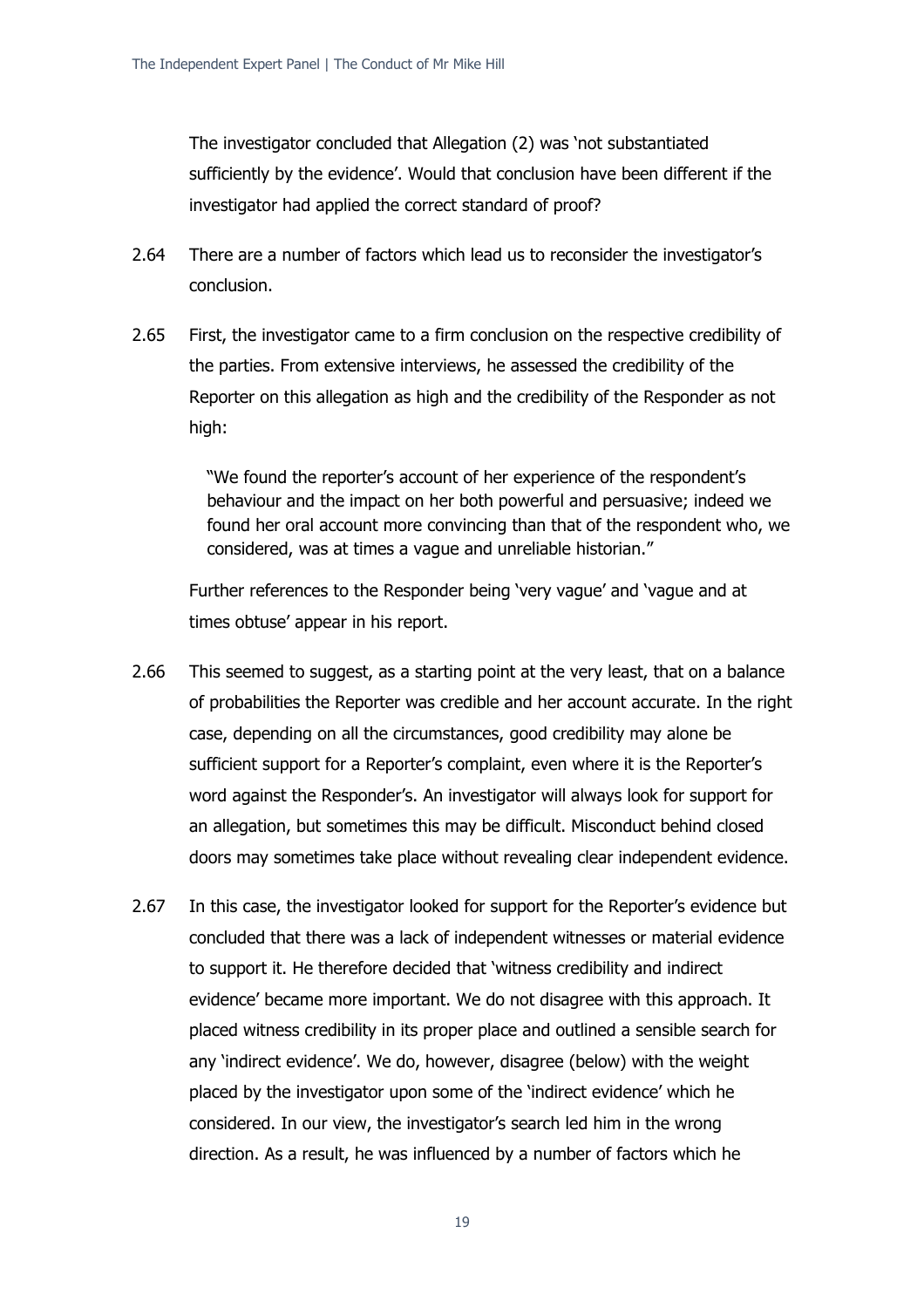should not have taken into account. These factors were of a distinctly negative nature which did not support the complaint.

- 2.68 Second, one of these negative factors arose out of the apparent assumption by the investigator that, for Allegation (2) to be proved, it was necessary to show that the Responder was a 'sexual predator'. The investigator gave weight to reports from 'women who had worked with [the Responder] closely over two decades' that he was 'the diametric opposite of the habitual sexual predator depicted in the allegation'. The investigator also contrasted the Responder's conduct with the accounts of 'persistent, predatory and aggressive sexual misconduct' presented in Gemma White QC's report, which the investigator reported was not the 'description' given by these colleagues.
- 2.69 We are satisfied that the investigator fell into error. Not all cases of sexual misconduct involve sexual predators of the kind described above. This was certainly not such a case. It was never suggested that the Responder had preyed on a number of women or that his behaviour towards the Reporter was in the nature of a predator. Far from it. The allegations of sexual misconduct in this case, Allegations (1) and (2), arose out of the particular relationship between the parties over a period of years. This was a Responder in a complex relationship who was seeking a sexual relationship, which the Reporter did not want and had said so.
- 2.70 The investigator was therefore wrong to infer that it had not been shown that the Responder was a predator. He was wrong to go looking for predator conduct in the first place. He was wrong to take into account the opinion of these and other witnesses that the Responder was not the sort of man to commit sexual misconduct. Their opinion was in our view unhelpful if not irrelevant, particularly since they gave it at a time when the Responder was still concealing from them (and his wife) that he had been sharing accommodation with the Reporter, including their first flat which was a one-bedroom flat with one bed.
- 2.71 Third, and in a similar vein, the investigator was in our view also wrong to conclude that the Reporter's behaviour was 'an atypical response' when she

20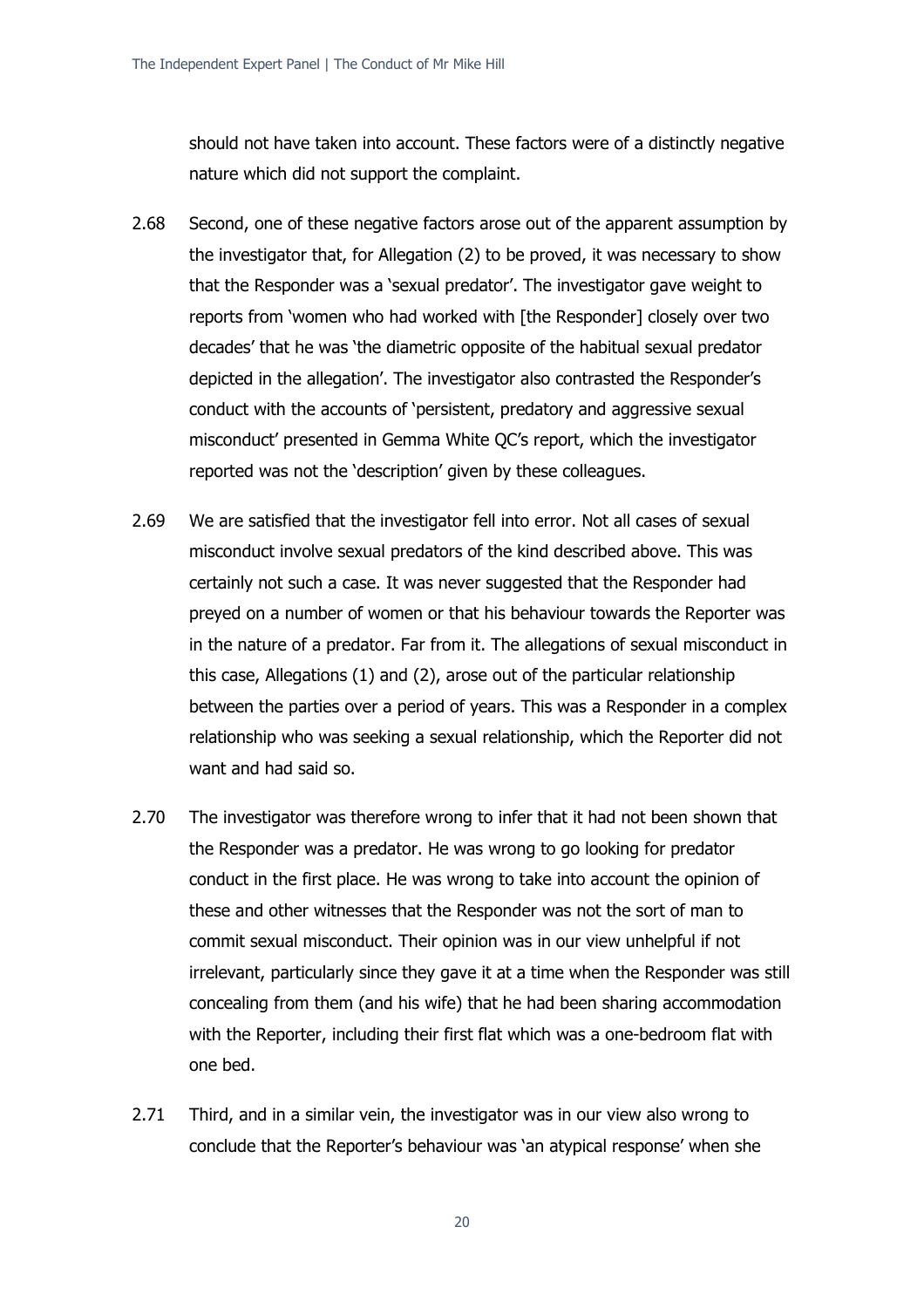continued to share accommodation and work with the Responder. We have already considered this point under Allegation (1) at paragraphs 2.29-2.31. It was, in our view, a further error in the context of Allegation (2). The investigator was wrong to draw negative assumptions about typical or atypical behaviour. It was a further negative factor which the investigator was wrong to take into account.

- 2.72 It is clear to us that in finding that (a) there was evidence which pointed away from the Responder being a predator and (b) the Reporter's behaviour was atypical, the investigator had allowed himself to conclude that the credibility of the Reporter, which he had in the first place considered 'powerful and persuasive' and 'more convincing' than the Responder, was undermined. That was an error.
- 2.73 Fourth, another negative factor can be found in the evidence of witness CD who, to use the investigator's words, 'spoke of their shock and incredulity that [the Responder] would act in the manner alleged'. CD had had conversations with the Responder and made a statement for the investigation. In their statement, CD commented: 'Nothing that [the Responder] told me seemed to fit with the picture of somebody who was a sexual harasser.' They also stated: 'In particular I could not understand how someone who had, by her own account, been on the receiving end of sexual misconduct, could want to keep working with and reporting to the alleged perpetrator.' These are troubling assumptions. There is no typical 'sexual harasser', and, as we have emphasised above at paragraphs 2.29-2.31, it is now well understood that there is no such thing as typical or normal behaviour. The behaviour of perpetrators and victims will vary. In particular, there may well be continuation of apparently normal behaviour in relationships and daily work.
- 2.74 We consider that, as with the other witnesses referred to above, too much weight was given to CD's assessment of conduct by the Responder and the Reporter.
- 2.75 Further, CD's assessment of the Responder was inevitably flawed due to the circumscribed information given to them by the Responder. CD might have

21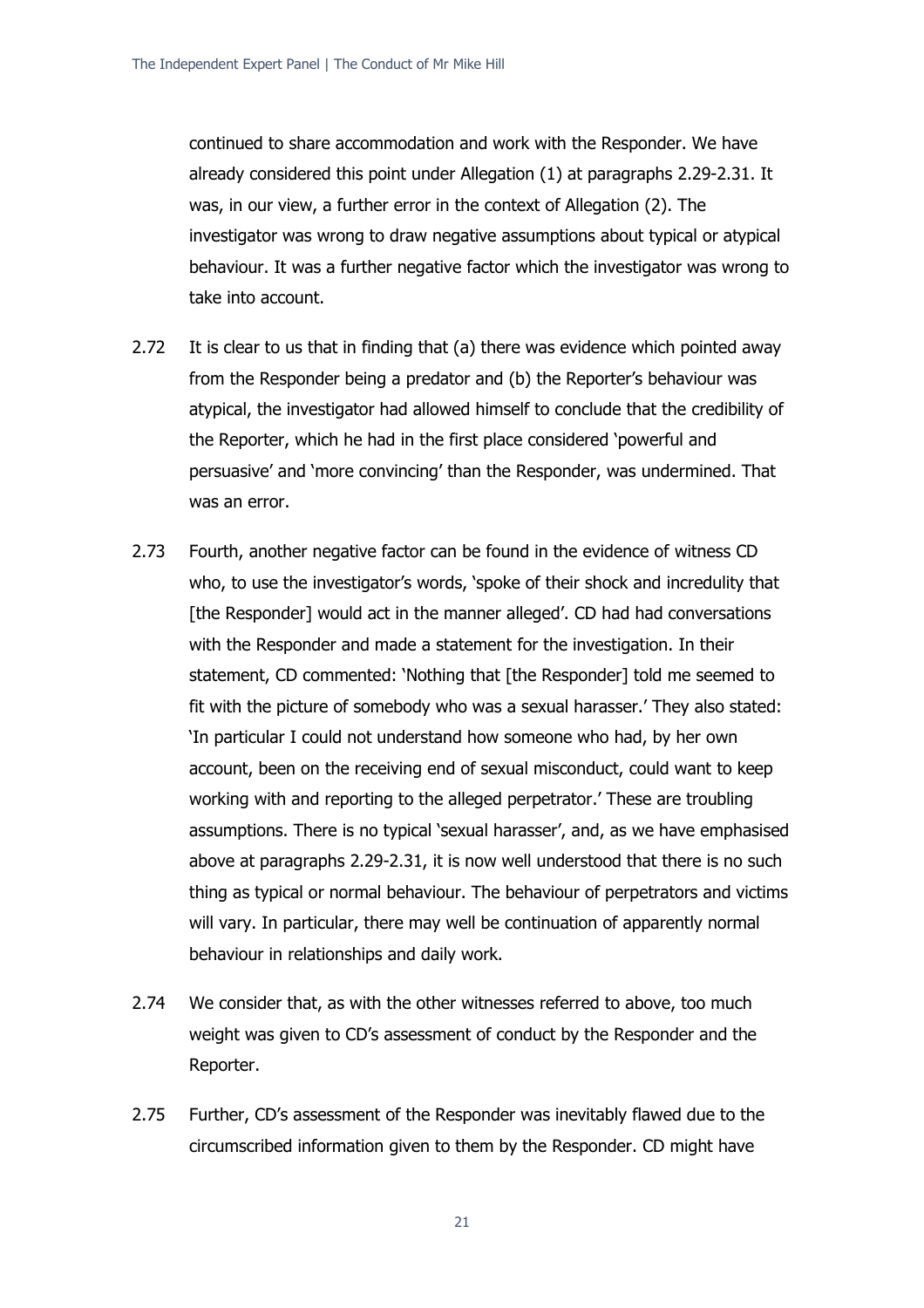taken a very different view had they read the sexual texts from the Responder sent to the Reporter shortly before she moved to London to take up her post. CD had accepted that the accommodation arrangements were all of the Reporter's making, whereas it is arguable that the opposite was true. The Responder had invited the Reporter to share his one-bedroom flat and had on his own account 'dragged his feet something rotten' when the Reporter tried to find something more suitable.

- 2.76 We therefore conclude that the investigator took into account matters which he should not have taken into account. He was clearly looking for supportive evidence of Allegation (2) but only found what he concluded to be negative evidence, against the Reporter.
- 2.77 Fifth, there were other indicators which were capable of being viewed positively, in the Reporter's favour, but the investigator did not take sufficient account of them. There was the evidence of witness EF, a Member of the House who knew the Reporter. They took the trouble to write a letter on the Reporter's behalf which she submitted to the investigator. In their letter EF wrote that the Reporter had 'confided in me … that she was suffering sexual harassment by her employer [named]'. This is not the strongest of evidence, but the timing of this confidence suggests Allegation (2) rather than Allegation (1). EF felt sufficiently strongly about the Reporter's claim that they approached the Leader of the House about it. The investigator took no account of the evidence of EF. They were not interviewed and it appears only in a footnote.
- 2.78 In addition, as a further possible positive factor, there is the evidence that the Responder's office furniture was reorganised. There is no dispute that it was. The Reporter claims that the office was reconfigured so that the Responder had less opportunity to come up behind her by surprise and touch her inappropriately (as she alleges in her complaint). The Responder claims that the reconfiguration was to make room for a fridge and to enable the Reporter to see more easily who came in the door. The investigator notes that this evidence 'supports the Reporter's account' but also that there may be other reasons for the office changes.
	- 22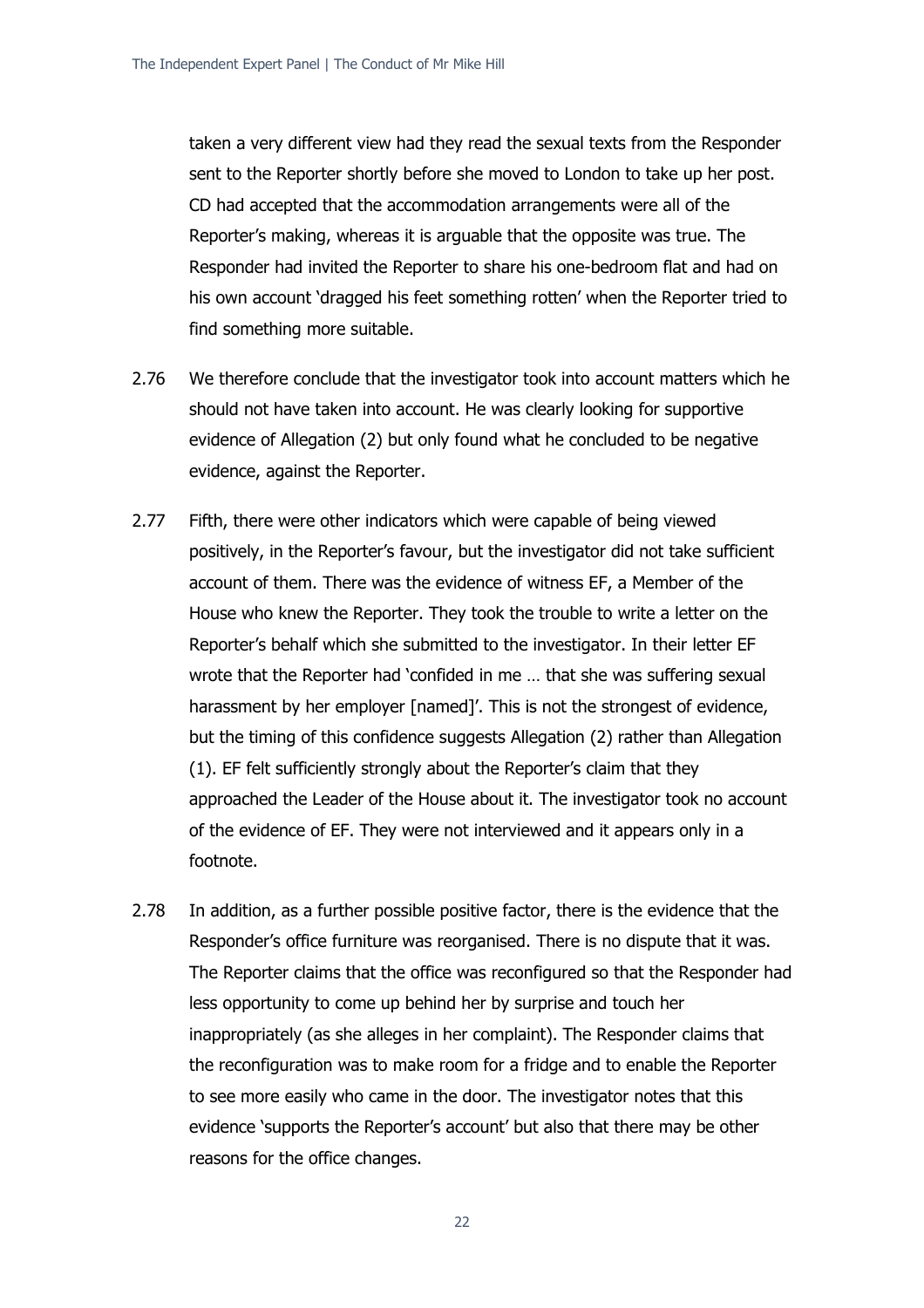- 2.79 Sixth, the investigator was deprived of the benefit of the covert recordings. At the time of the investigation, the Reporter was reluctant to disclose them to the Responder and the investigator was therefore right not to consider them. It was only later, and recently, that the transcripts have been disclosed to the Responder in the current Employment Tribunal proceedings and both parties now agree that the Panel may consider them.
- 2.80 There is undoubtedly some supportive evidence in those transcripts. Had the investigator had them before him he might have found evidence to bolster the complaint. One transcript is capable of providing support for Allegation (2). It is capable of amounting to an acknowledgment of misconduct by the Responder. We have summarised the transcripts at paragraph 2.25 above.
- 2.81 We have considered the further statement of AB, recently provided by the Responder, but find nothing in it to alter our decision on Allegation (2).
- 2.82 Looking at Allegation (2) in its totality, we are satisfied that the investigator would have found Allegation (2) proved, if –
	- a) he had applied the correct standard of proof,
	- b) he had given more respect to his own findings on the credibility of the respective parties,
	- c) he had taken less account of irrelevant negative factors,
	- d) he had taken more account of positive factors, and
	- e) he had had access to the transcripts of the covert recordings (which are now available to the Panel).
- 2.83 We therefore conclude that the investigator's recommendation on Allegation (2) was procedurally flawed and that the Commissioner's decision on Allegation (2) was in all the circumstances unreasonable. We allow the Reporter's appeal.
- 2.84 In view of this finding, we need not consider any further grounds raised by the Reporter on Allegation (2).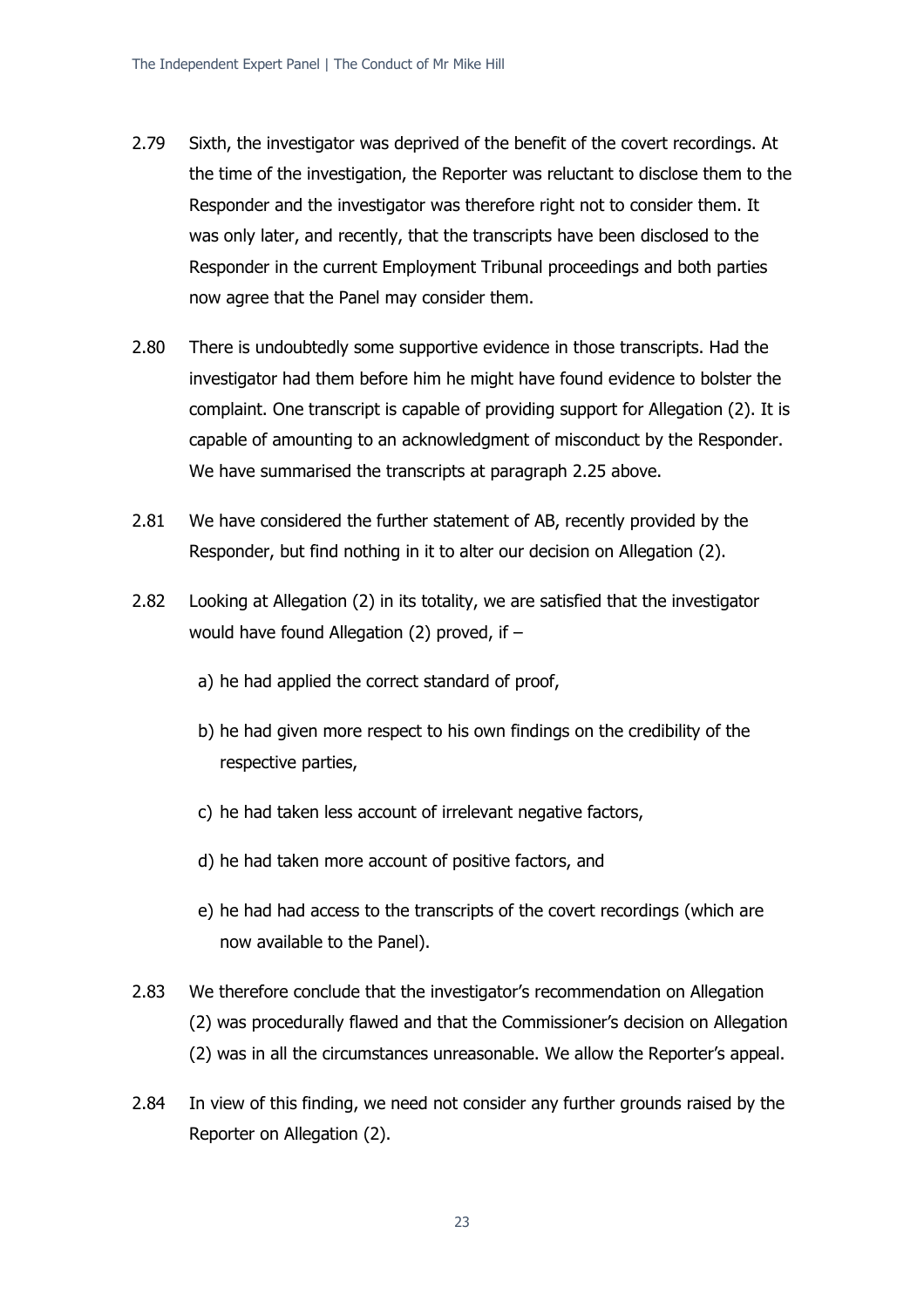#### **Conclusion**

2.85 For the reasons stated, we allow the Reporter's appeal on Allegation (2). The complaint on Allegation (2) is therefore upheld.

### **Allegation (3)**

#### **The nature of the allegation**

2.86 The Reporter alleged that she was victimised and discriminated against under the Sexual Misconduct Policy by the Responder because she had complained about the Responder's sexual misconduct towards her. In particular she alleged that she was being wrongly forced out of her job and accommodation and threatened with alternative employment which was unreasonable.

#### **The Reporter's ground of appeal**

- 2.87 **Ground**. The investigator failed to follow the correct procedure in that he did not consider the full extent of the allegation. In particular, the investigator failed to consider sufficiently emails submitted by the Reporter which show the animosity of other staff towards her.
- 2.88 We can take this shortly. The Reporter had been employed in the Responder's parliamentary office in London. There came a time when the Responder decided to bring in fresh staff and re-organise his offices in the House of Commons and in the constituency. All working roles were to be re-evaluated.
- 2.89 Following proposals for re-organisation, there was a dispute about line management. The Reporter had been line managed from the start by the Responder, but the arrival of another staff member put this in dispute.
- 2.90 A number of other employment issues arose. They included a pay-rise for the Reporter, where and when the Reporter worked, her time-keeping, her contact with the constituency and her working relationship with others.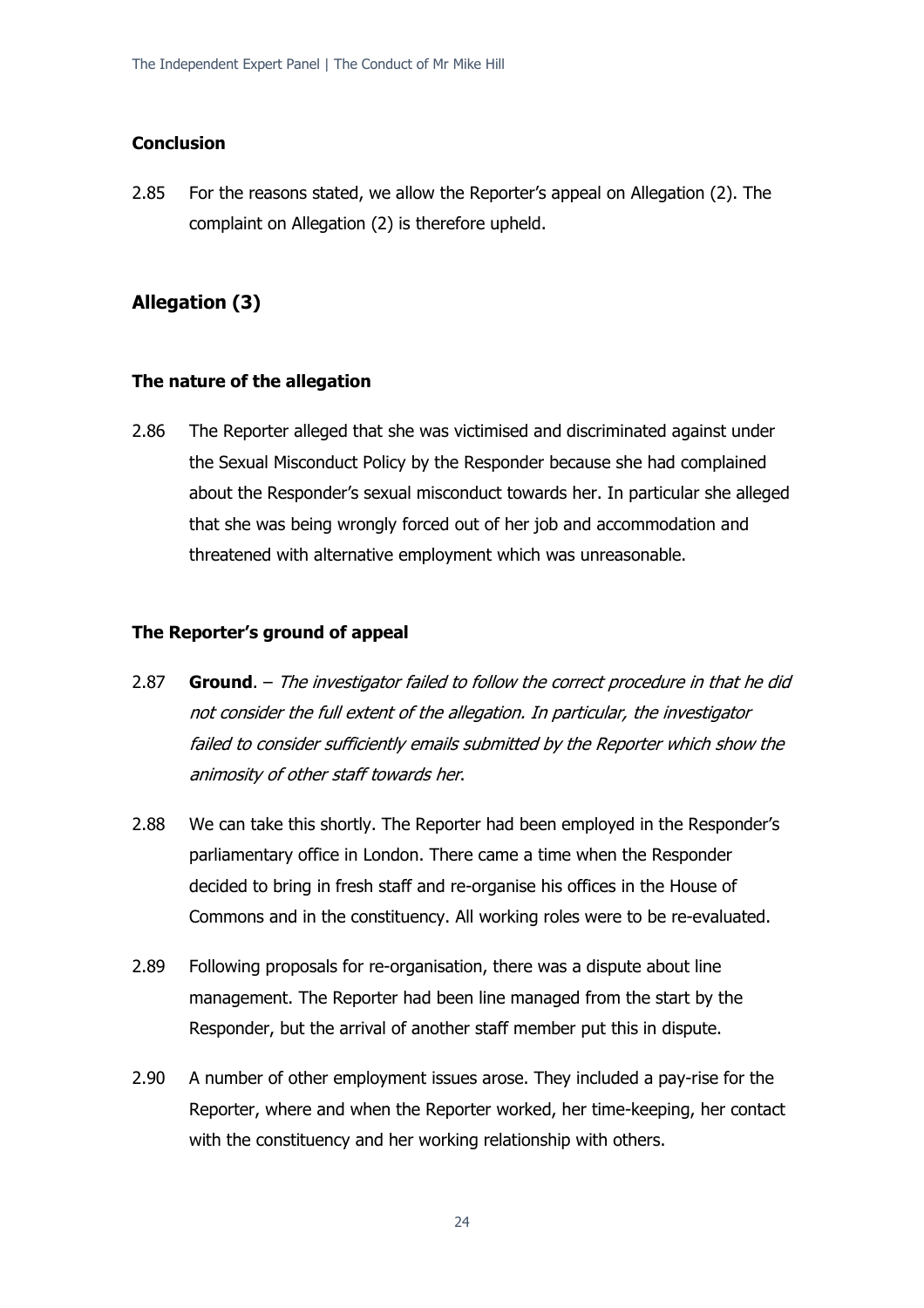- 2.91 A management report on the Reporter was prepared, suggesting five options. Two of them were redundancy or suspension pending 'formal investigation' about time-keeping. A further report was prepared two months later with two recommendations, both of which deleted the Reporter's parliamentary role in London and created an alternative, lesser paid, role in the constituency. The Responder agreed with this report, but delayed making a decision.
- 2.92 In the end, the Reporter's parliamentary security pass was cancelled and the Reporter was offered the fresh post in the constituency. By this time, the Reporter was off work, sick. She did not take up the offer and her employment was terminated.
- 2.93 There is much more detail in the evidence about the fraught working relationship between the Responder and the Reporter and its deterioration. Some of it may be considered in current Employment Tribunal proceedings brought by the Reporter. But that is a matter for the Employment Tribunal, not for us.
- 2.94 It is not our task to consider the rights and wrongs of the employment question, nor to decide whether there was any discrimination under the Equality Act 2010. Our sole task is to see whether the Commissioner was right to uphold the investigator's recommendation that Allegation (3) was not established. We believe that the Commissioner was right and acted reasonably in coming to that conclusion. The investigator had found that the evidence did not show that the behaviour of the Responder and his staff had amounted to victimisation as defined in the Sexual Misconduct Policy. The Commissioner upheld that conclusion. That was, in our view, a reasonable decision. We are satisfied that the investigator acted thoroughly in considering the full extent of the Reporter's allegations and all material disclosed, including emails.
- 2.95 In order for this allegation to have been proved, there would have had to have been evidence that another staff member was complicit in a plot led by the Responder to oust the Reporter from her post as revenge (victimisation) for her having complained about his sexual misconduct. Alternatively, that staff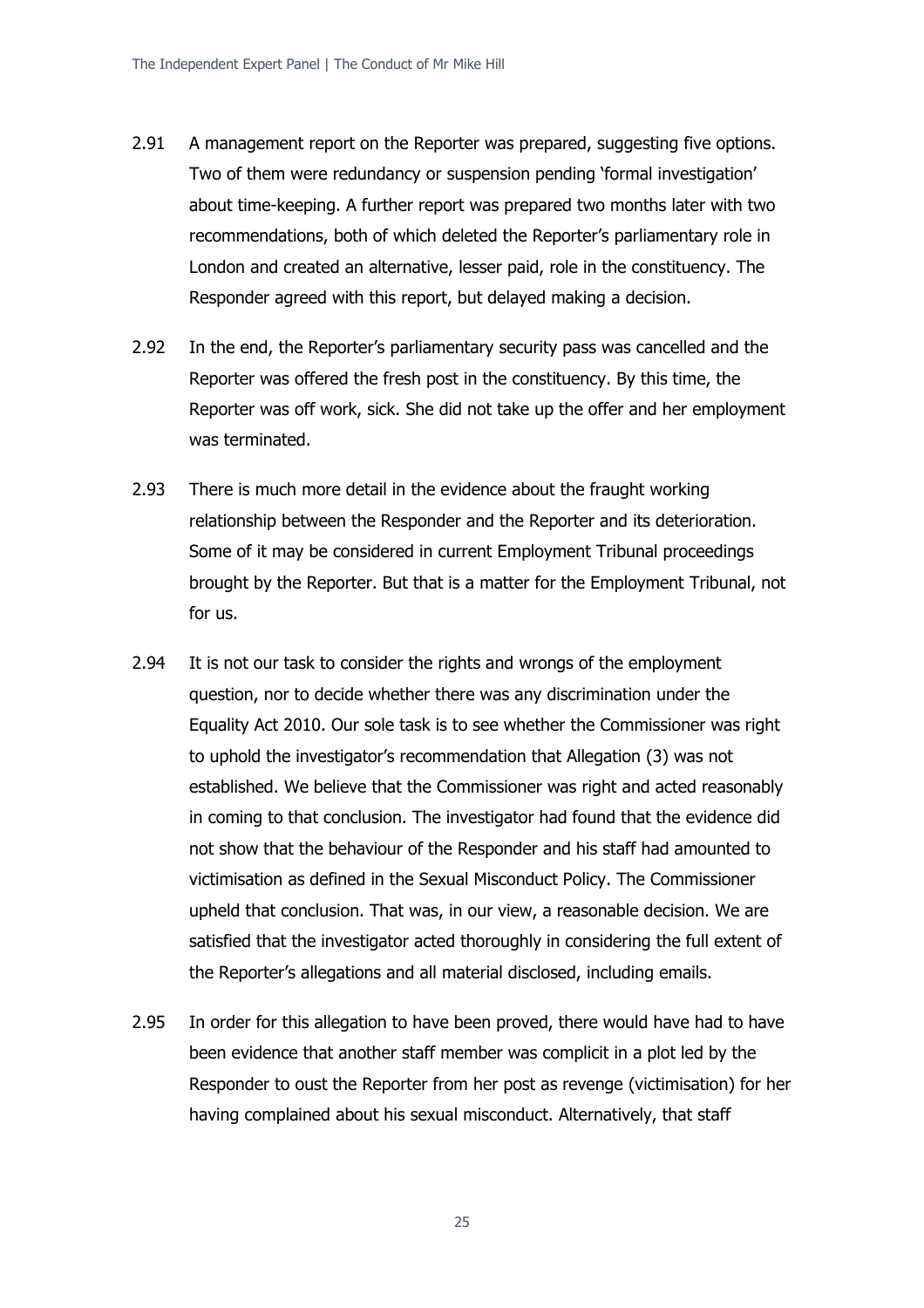member would at the very least have had to be the innocent agent in such a plot. We find no such evidence.

# **Conclusion**

2.96 This ground of appeal by the Reporter is therefore rejected. The complaint on Allegation (3) is not established and the investigator and the Commissioner were right so to conclude.

# **Conclusions**

- 2.97 We reject the Responder's appeal against the finding on Allegation (1) and uphold the decision of the Commissioner that the complaint is proved.
- 2.98 We allow the Reporter's appeal against the finding on Allegation (2) and conclude that the complaint is proved.
- 2.99 We reject the Reporter's appeal on Allegation (3) and concur with the Commissioner's finding that Allegation (3) is not proved.
- 2.100 The Commissioner has referred the sanction in this case to the Panel. The Panel will consider the question of sanction separately.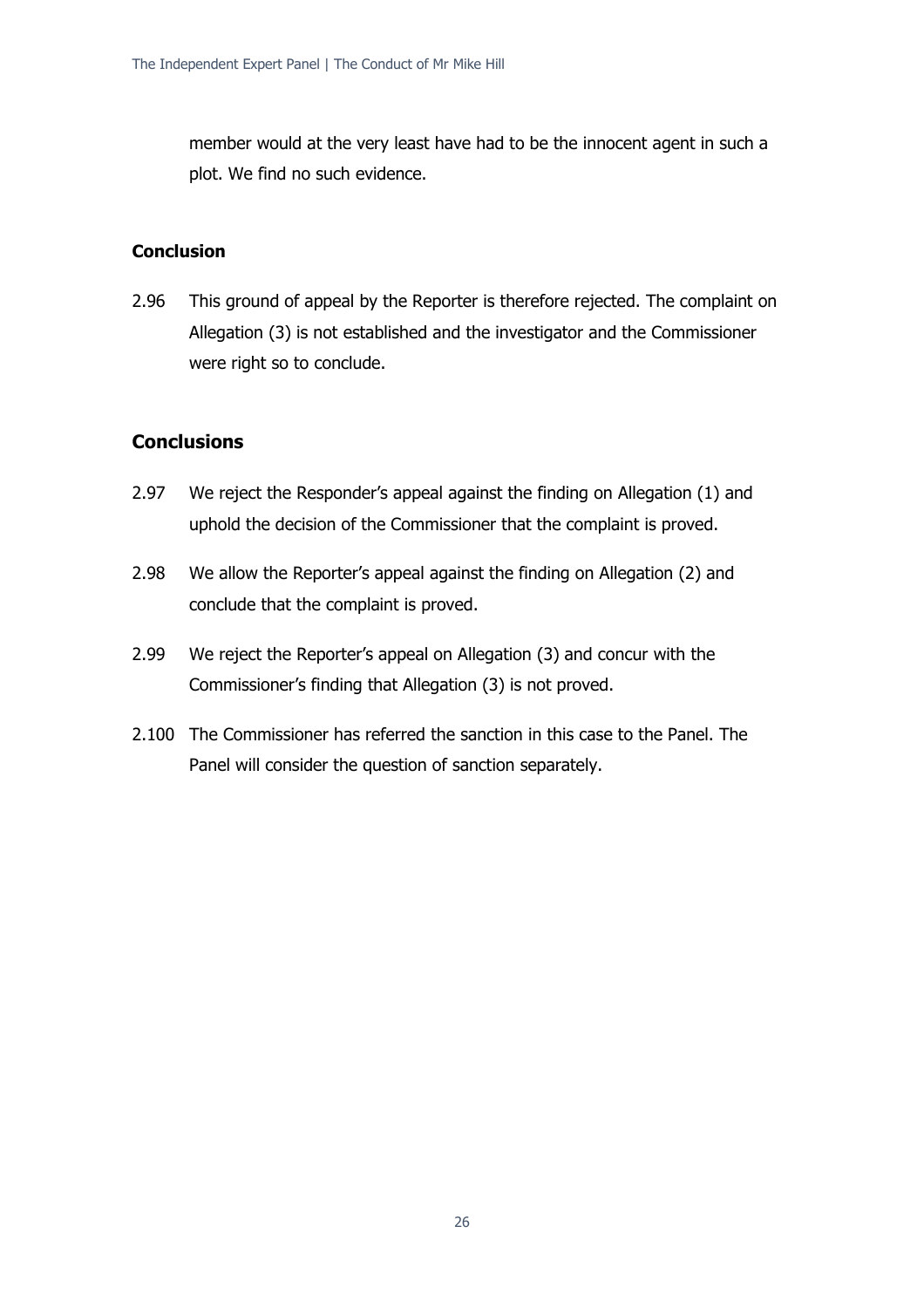# **Decision on sanction**

# **Referral by the Parliamentary Commissioner for Standards dated 29 October 2020**

# **Decision of the sub-panel on sanction dated 30 March 2021**

# **Sub-panel members: Mrs Lisa Ball, Professor Clare McGlynn QC (Hons), Sir Peter Thornton QC (chair)**

# **Introduction**

- 3.1 This is a referral from the Parliamentary Commissioner for Standards (the Commissioner) to the Independent Expert Panel (the Panel) for consideration of sanction.
- 3.2 The Reporter made a complaint under the Independent Complaints and Grievance Scheme (ICGS) of the House of Commons, alleging breaches of Parliament's Sexual Misconduct Policy by the Responder, a Member of the House of Commons, namely –
	- (1) the Responder had subjected her to behaviour amounting to sexual misconduct in shared private accommodation,
	- (2) the Responder had subjected her to behaviour amounting to sexual misconduct in his parliamentary office, and
	- (3) the Responder had victimised and discriminated against her in the workplace because she had made the above allegations.
- 3.3 The Responder denied all the allegations.
- 3.4 Having conducted an extensive investigation, the independent investigator recommended in his final Formal Assessment Report of 30 July 2020 that Allegation (1) should be upheld, but Allegations (2) and (3) should not be upheld.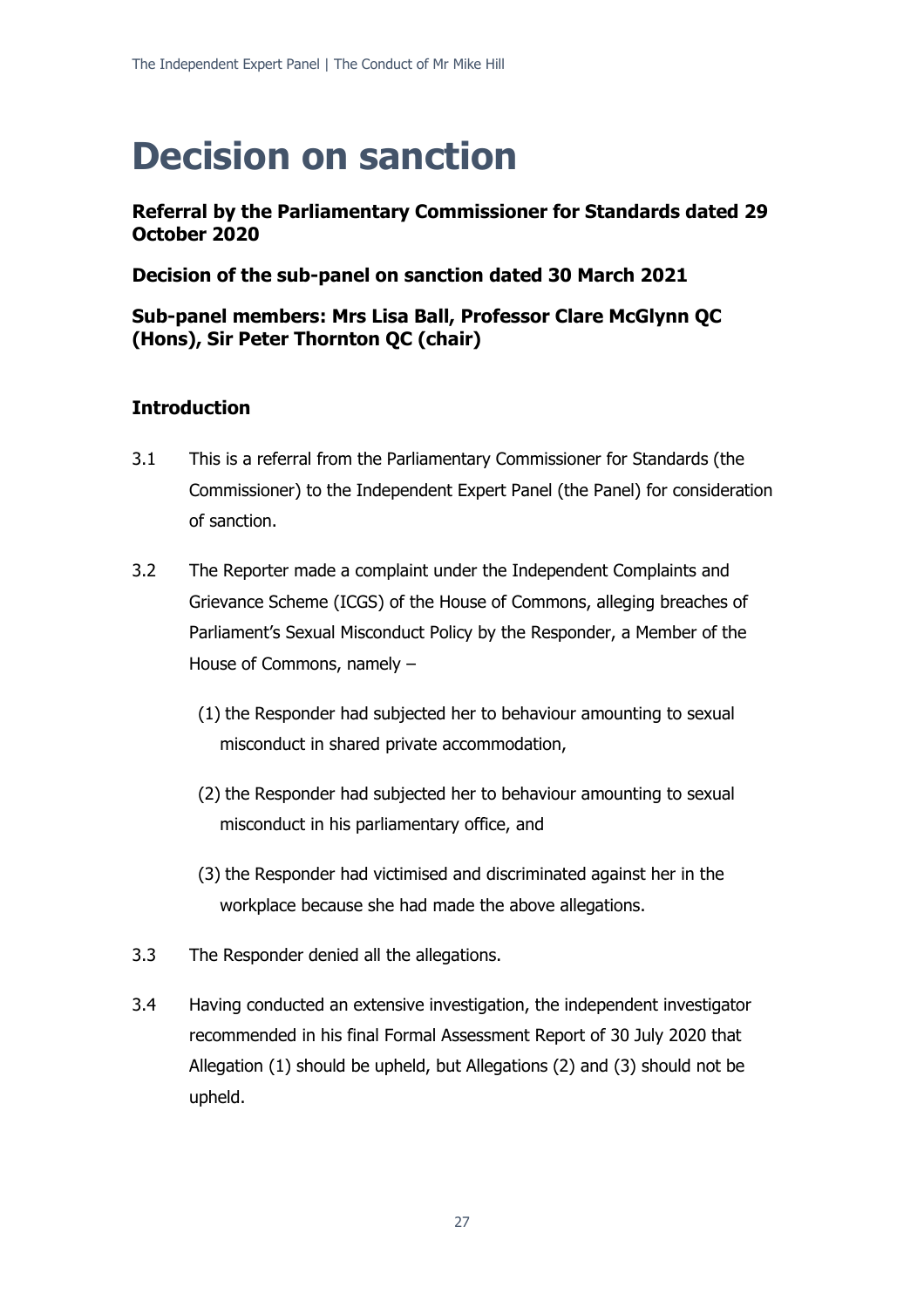- 3.5 In her letter to the parties of 21 October 2020 and her memorandum to the Panel of 29 October 2020, the Commissioner accepted each of the investigator's recommendations. She found that the Responder's conduct was a breach of Parliament's Sexual Misconduct Policy in respect of Allegation (1), but not Allegations (2) and (3).
- 3.6 The Commissioner decided that the Responder's breach of the Sexual Misconduct Policy in relation to Allegation (1) was so serious that she could not conclude the case under the aegis of Standing Order No. 150. She therefore submitted her memorandum to the Panel for consideration of sanction.
- 3.7 Standing Order No. 150 sets out the principal duties of the Parliamentary Commissioner for Standards. They include the duty, in respect of ICGS cases against Members, 'to refer such cases to the Independent Panel of Experts where a sanction beyond her powers is contemplated'. Standing Order No. 150A(3)(a) provides that it is a function of the Panel 'to determine the appropriate sanction in ICGS cases referred to it' by the Commissioner.

# **Appeals**

- 3.8 Before sanction was considered by the Panel, both the Responder and Reporter appealed the Commissioner's findings to the Panel.
- 3.9 This sub-panel, on behalf of the Panel, reviewed the findings of the Commissioner. We concluded in our written Decision of 4 March 2021 that Allegations (1) and (2) should be upheld. They were both proved. In respect of Allegation (2) we therefore reversed the finding of the Commissioner. We found Allegation (3) not proved.
- 3.10 It is clear from our Decision that the sexual misconduct found proved in Allegations (1) and (2) was of a serious nature. The details of the conduct proved, our findings and reasons, are set out in full in the Decision.
- 3.11 The Decision was provided to the Responder on 5 March 2021.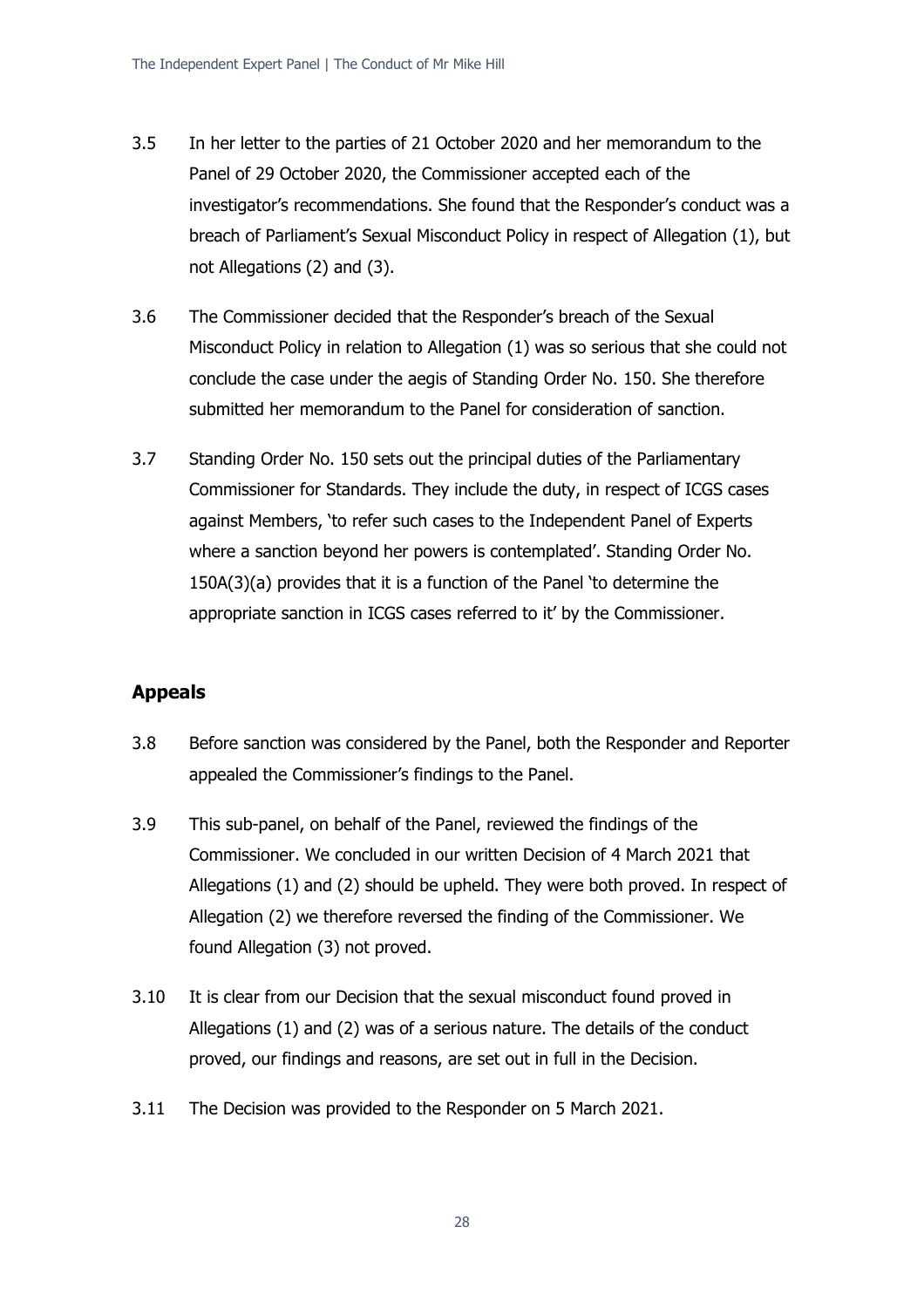### **Resignation**

3.12 On 16 March 2021 the Responder resigned as a Member of the House of Commons with immediate effect.

### **Sanction**

- 3.13 We now consider the question of sanction in this case. In doing so we note that our powers of sanction are extremely limited when a Responder is no longer a serving Member of the House: see the Panel's published document (February 2021), Appeals, referrals and sanctions: Guidance for the parties, at paragraph 51.
- 3.14 On 8 March 2021 the Responder was invited to express in writing his views on anything relevant to the matter of sanction, including any views he might have on the appropriate outcome. He was also asked to provide a reflective statement on his conduct as proved. He did not provide anything in writing, but requested an oral hearing (see below).
- 3.15 On 8 March 2021 the Reporter was also given the opportunity to express her views on anything relevant to the matter of sanction and to say, if she wished, how the breaches of the Sexual Misconduct Policy had affected her. The Reporter responded by letter on 17 March 2021 expressing the severe effects which the sexual misconduct had had upon her. They included, as she stated, a severe impact on her self-esteem, confidence, dignity and general well-being. An outline of the letter in the terms set out in this paragraph, although not the letter itself, was disclosed to the Responder at the oral hearing (see below).
- 3.16 On 25 March 2021 we held an oral hearing by way of Microsoft Teams in order to give the Responder the opportunity to address the question of sanction. The Responder's legal adviser was also present.
- 3.17 At the hearing, the Responder said that he was 'mortified' by the findings of the Panel's Decision. The whole process had affected his mental and physical health. He reflected that he had got himself 'into a stupid situation of my own